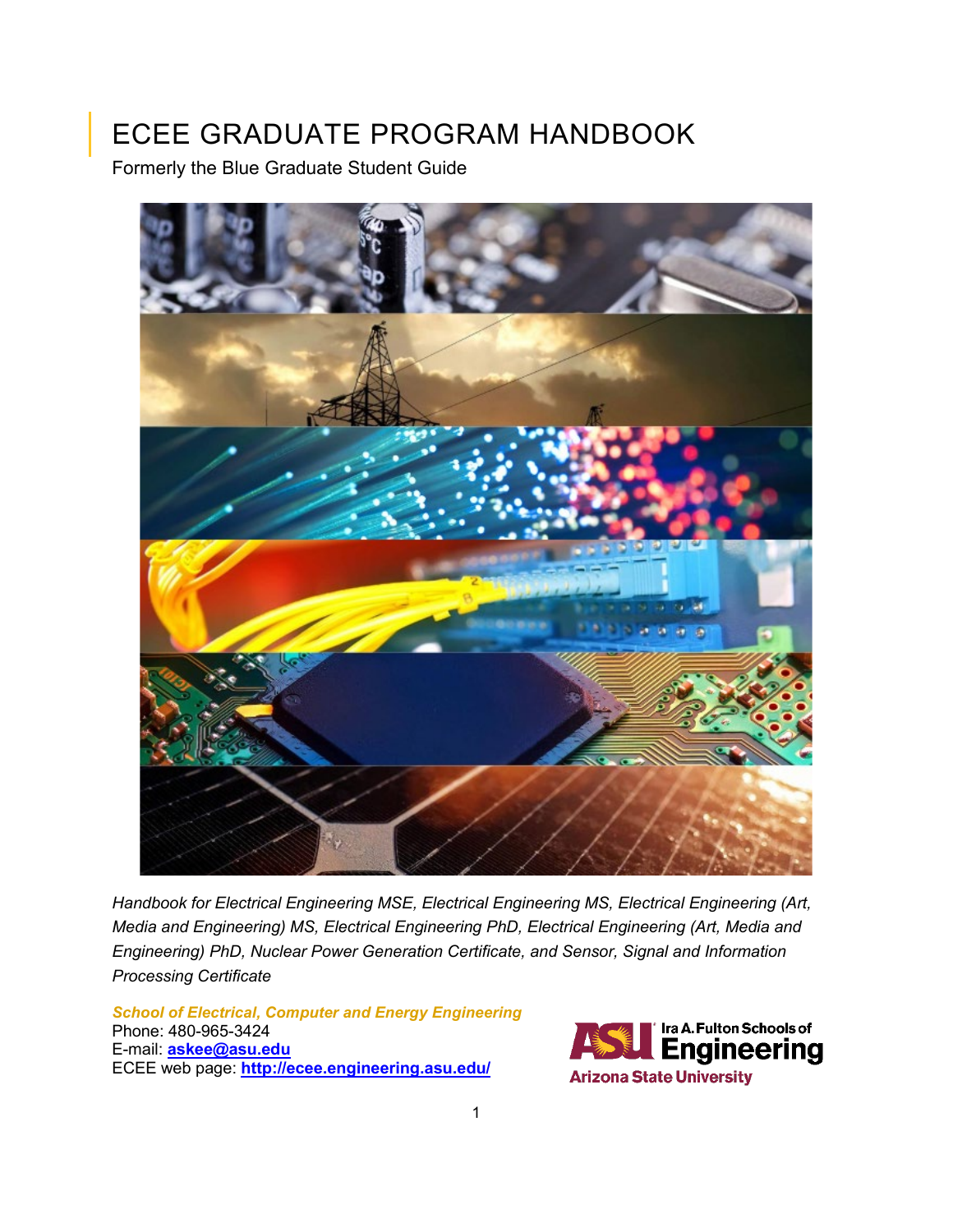# | CONTENTS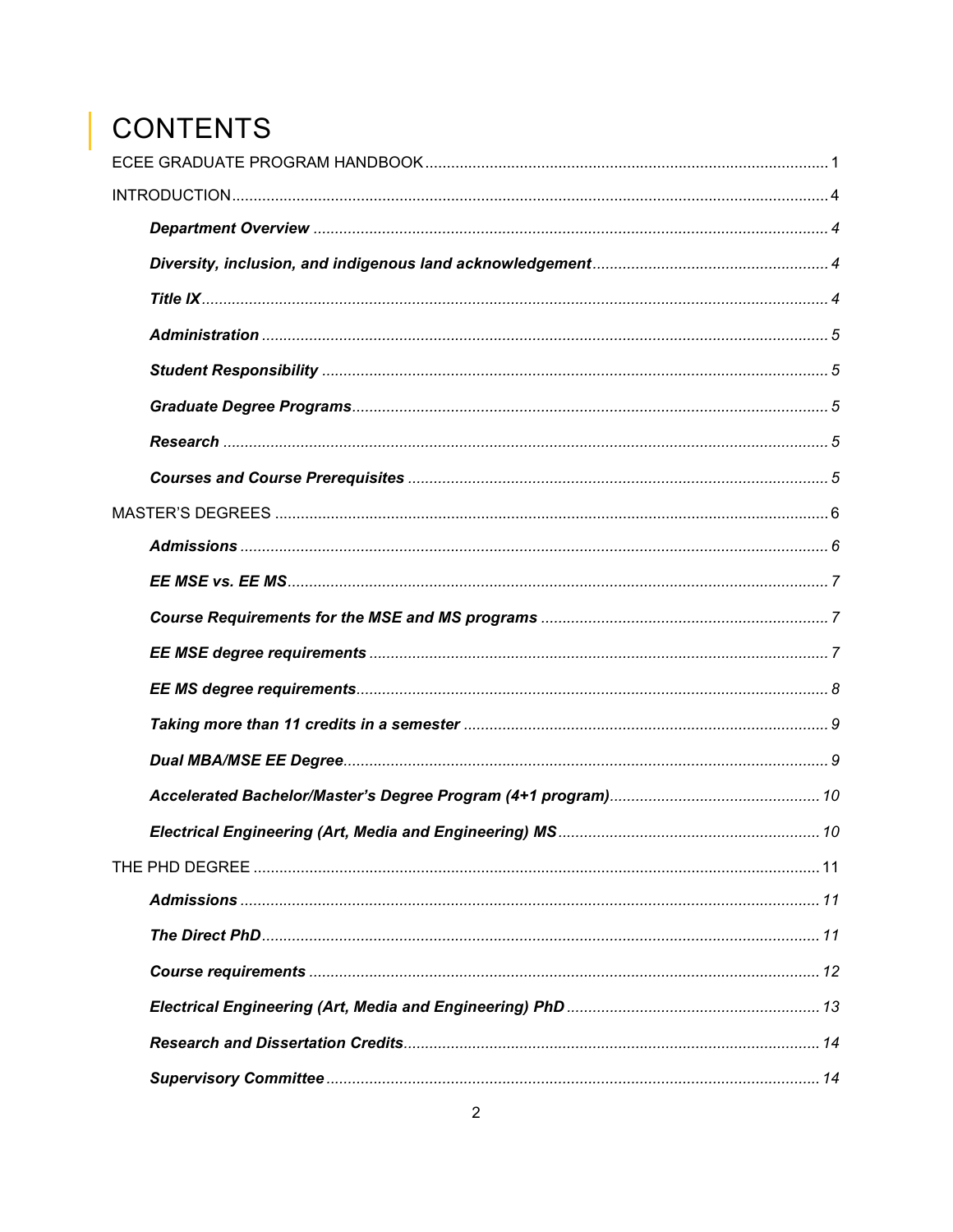| Time limit to complete a graduate degree and pre-admission credit policy 17 |  |
|-----------------------------------------------------------------------------|--|
|                                                                             |  |
|                                                                             |  |
| Ira A. Fulton Schools of Engineering (Engineering) Academic Standards 18    |  |
|                                                                             |  |
|                                                                             |  |
|                                                                             |  |
|                                                                             |  |
|                                                                             |  |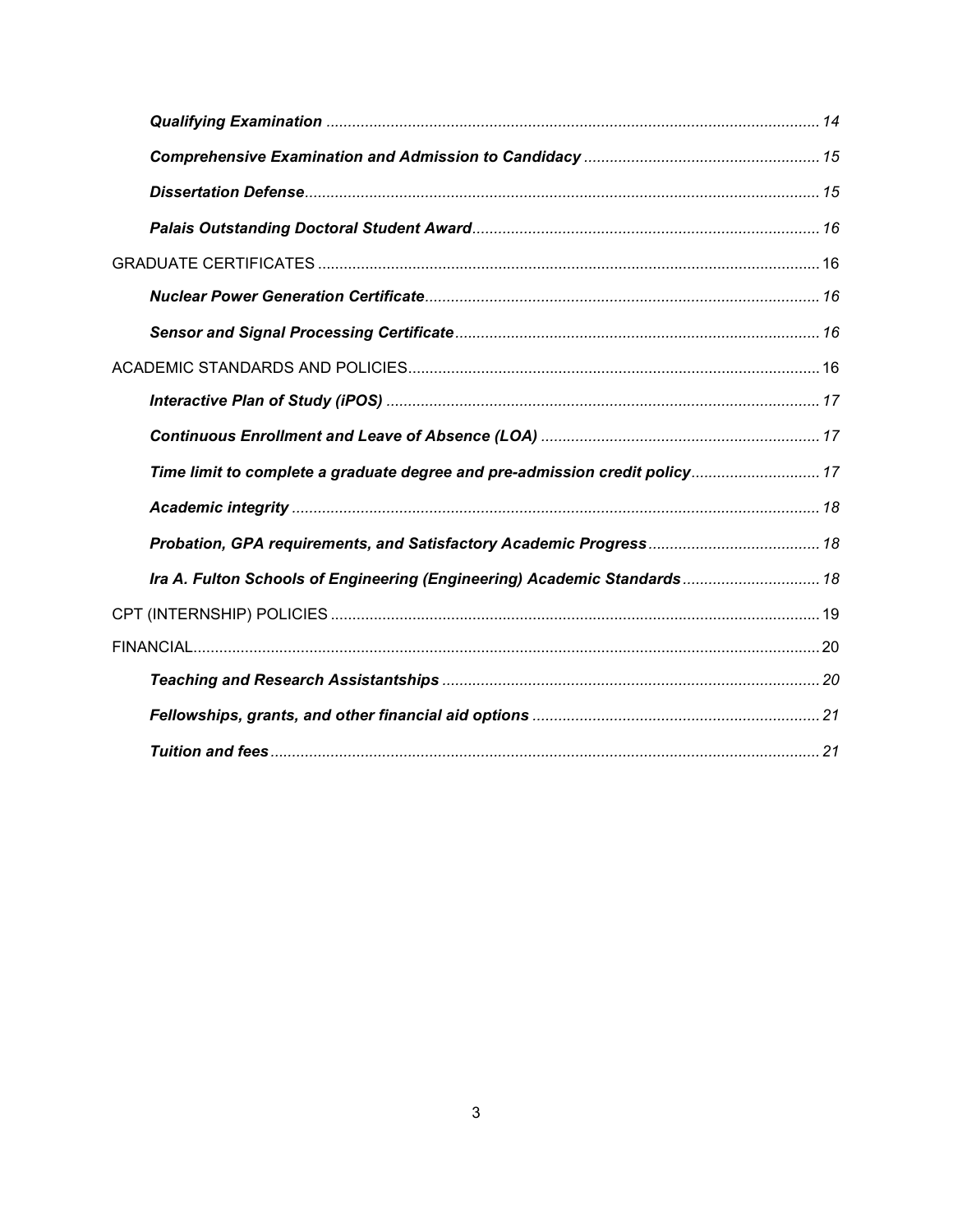# <span id="page-3-0"></span>INTRODUCTION

### <span id="page-3-1"></span>**DEPARTMENT OVERVIEW**

The School of Electrical, Computer and Energy Engineering (ECEE) offers highly ranked programs with faculty who make significant contributions in their field. Our dedicated faculty, staff, and students drive the school's success and improve the quality of our programs. ECEE graduates go on to prestigious careers at world-renowned companies and academic institutions (including ASU).

In 1959, ASU established the Electrical Engineering MSE degree and by 1961, the PhD program was created. In the early 1990s, the student handbook was introduced as the "Blue Guide" gaining its name from the blue-colored paper it was printed on. Over the next few years, the "Blue Guide" moved online but retained the title. In the 2020-2021 academic year, the handbook was refreshed and renamed the ECEE Graduate Program Handbook (Formerly the Blue Graduate Student Guide).

# <span id="page-3-2"></span>**DIVERSITY, INCLUSION, AND INDIGENOUS LAND ACKNOWLEDGEMENT**

Arizona State University, The Ira A. Fulton Schools of Engineering (IAFSE), and all the schools within IAFSE upholds, values, and cherishes student and faculty diversity, no matter the circumstance. As members of the ASU community, we are charged with challenging injustices and social inequities of any kind through education. These values are an integral part of our standing as an institution and must be upheld by all members of the ASU community, including but not limited to all IAFSE staff, faculty, and students. ASU is a comprehensive public research university, measured not by whom it excludes, but by whom it includes and how they succeed; advancing research and discovery of public value; and assuming fundamental responsibility for the economic, social, cultural, and overall health of the communities it serves.

ECEE acknowledges the twenty-two Native Nations that have inhabited this land for centuries. Arizona State University's four campuses are located in the Salt River Valley on ancestral territories of Indigenous peoples, including the Akimel O'odham (Pima) and Pee Posh (Maricopa) Indian Communities, whose care and keeping of these lands allows us to be here today. ECEE acknowledges the sovereignty of these nations and seeks to foster an environment of success and possibility for Native American students and patrons. We are advocates for the incorporation of Indigenous knowledge systems and research methodologies within electrical engineering. ECEE welcomes members of the Akimel O'odham and Pee Posh, and all Native nations to our programs.

# <span id="page-3-3"></span>**TITLE IX**

ASU prohibits all forms of discrimination, harassment and retaliation. To view ASU's policy please see [https://www.asu.edu/aad/manuals/acd/acd401.html.](https://www.asu.edu/aad/manuals/acd/acd401.html)

Title IX protects individuals from discrimination based on sex in any educational program or activity operated by recipients of federal financial assistance. As required by Title IX, ASU does not discriminate on the basis of sex in the education programs or activities that we operate, including in admission and employment. Inquiries concerning the application of Title IX may be referred to the Title IX Coordinator or to the U.S. Department of Education, Assistant Secretary, or both. Contact [titleixcoordinator@asu.edu](mailto:titleixcoordinator@asu.edu) or 480-965-0696 for more information. Office located at 1120 S. Cady Mall, INTDSB 284. For information on making a report please go to [www.asu.edu/reportit/.](http://www.asu.edu/reportit/)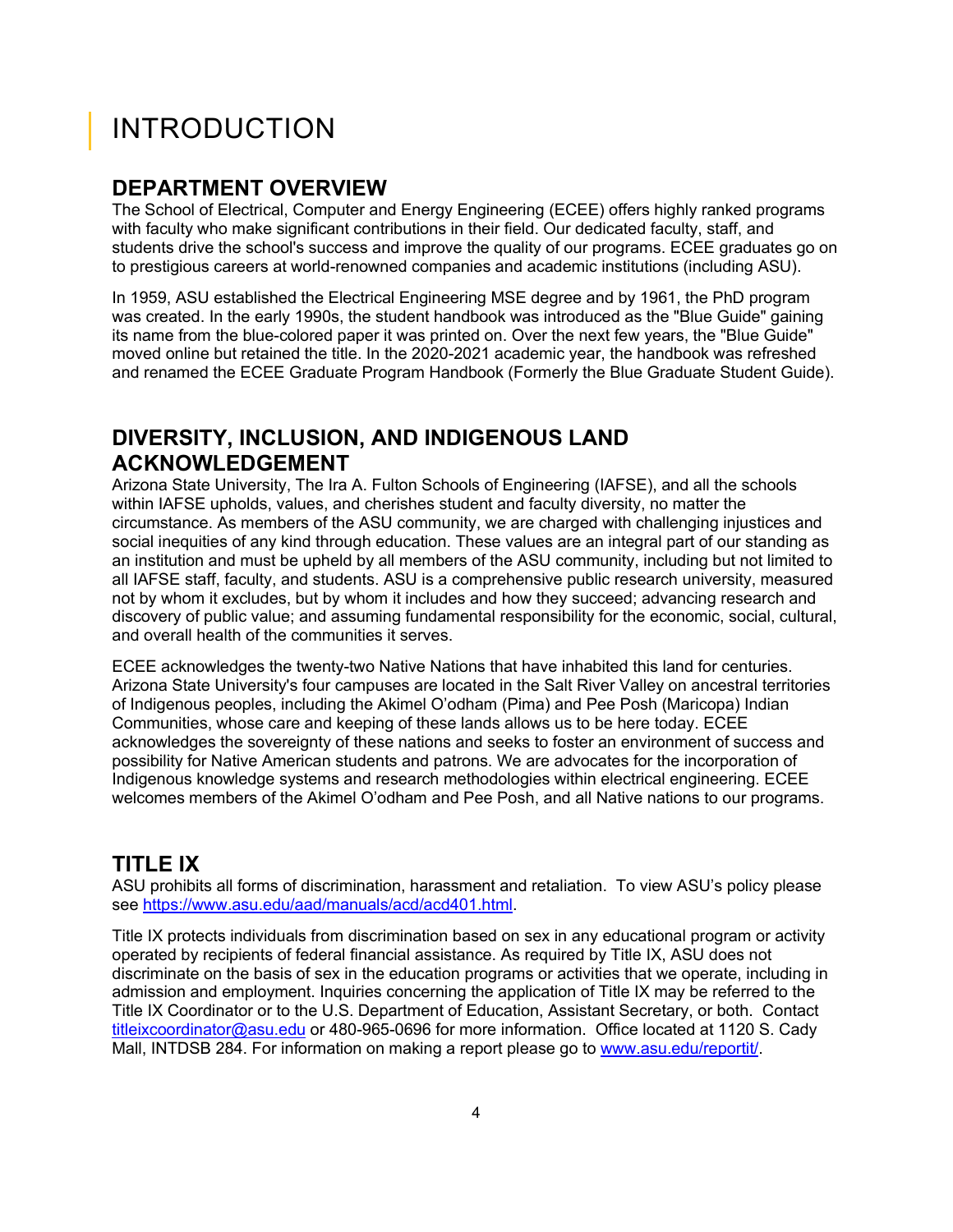### <span id="page-4-0"></span>**ADMINISTRATION**

The electrical engineering Graduate Committee advises the School Director on all policy matters concerning the graduate program. The committee administers the final written comprehensive examination for the MSE degree and rules on student petitions.

The ECEE Graduate Program Chair administers the electrical engineering graduate program for the School Director in accordance with policies of Graduate College and the School faculty. In addition, the Chair serves as the focal point for graduate students and graduate programs within the School.

General information, including admission, residency, and degree requirements of Graduate College, is contained in the latest ASU [Graduate Catalog.](https://webapp4.asu.edu/catalog/) Graduate College's general requirements apply in their entirety to the graduate programs in electrical engineering. This document contains additional and more specific requirements of the electrical engineering program.

### <span id="page-4-1"></span>**STUDENT RESPONSIBILITY**

It is the responsibility of each student to understand and observe all procedures and requirements specified by Graduate College and the electrical engineering program. The faculty mentor and academic advisors provides academic advice and assistance; however, the ultimate responsibility for meeting degree requirements remains with the student.

Students are also highly encouraged to advocate for themselves and seek assistance when needed. Graduate College and the Graduate and Professional Student Association (GPSA) have created guides with important information about resources for students: [10 Best Practices in Graduate](https://graduate.asu.edu/sites/default/files/student_well_being_best_practice.pdf)  [Student Wellbeing](https://graduate.asu.edu/sites/default/files/student_well_being_best_practice.pdf) and [Graduate Wellness Resources.](https://graduate.asu.edu/sites/default/files/wellness_resources.pdf)

## <span id="page-4-2"></span>**GRADUATE DEGREE PROGRAMS**

The electrical engineering program offers courses leading to the degrees of Master of Science in Engineering (MSE), Master of Science (MS), and Doctor of Philosophy (PhD). The primary difference between the MS and MSE programs is that the MS is a research degree culminating in a thesis and the MSE is a professional degree with no thesis requirement. General requirements for these degrees are stated in the current Graduate Catalog and specific school requirements are contained in later sections of this guide.

# <span id="page-4-3"></span>**RESEARCH**

Research opportunities in the school are available in a broad spectrum of subjects encompassing traditional as well as new specialties. Much of the research is actively supported by national foundations, government agencies, and local industry. The faculty is engaged in significant research in the following areas:

- Control Systems
- Electromagnetics, Antennas and Microwave Circuits
- Electronic and Mixed-Signal Circuit Design
- Electric Power and Energy Systems
- Signal Processing and Communications
- Physical Electronics and Photonics

# <span id="page-4-4"></span>**COURSES AND COURSE PREREQUISITES**

Most upper-division and graduate-level electrical engineering classes have prerequisites. These graduate classes cannot be completed satisfactorily without the prerequisites. Prerequisites for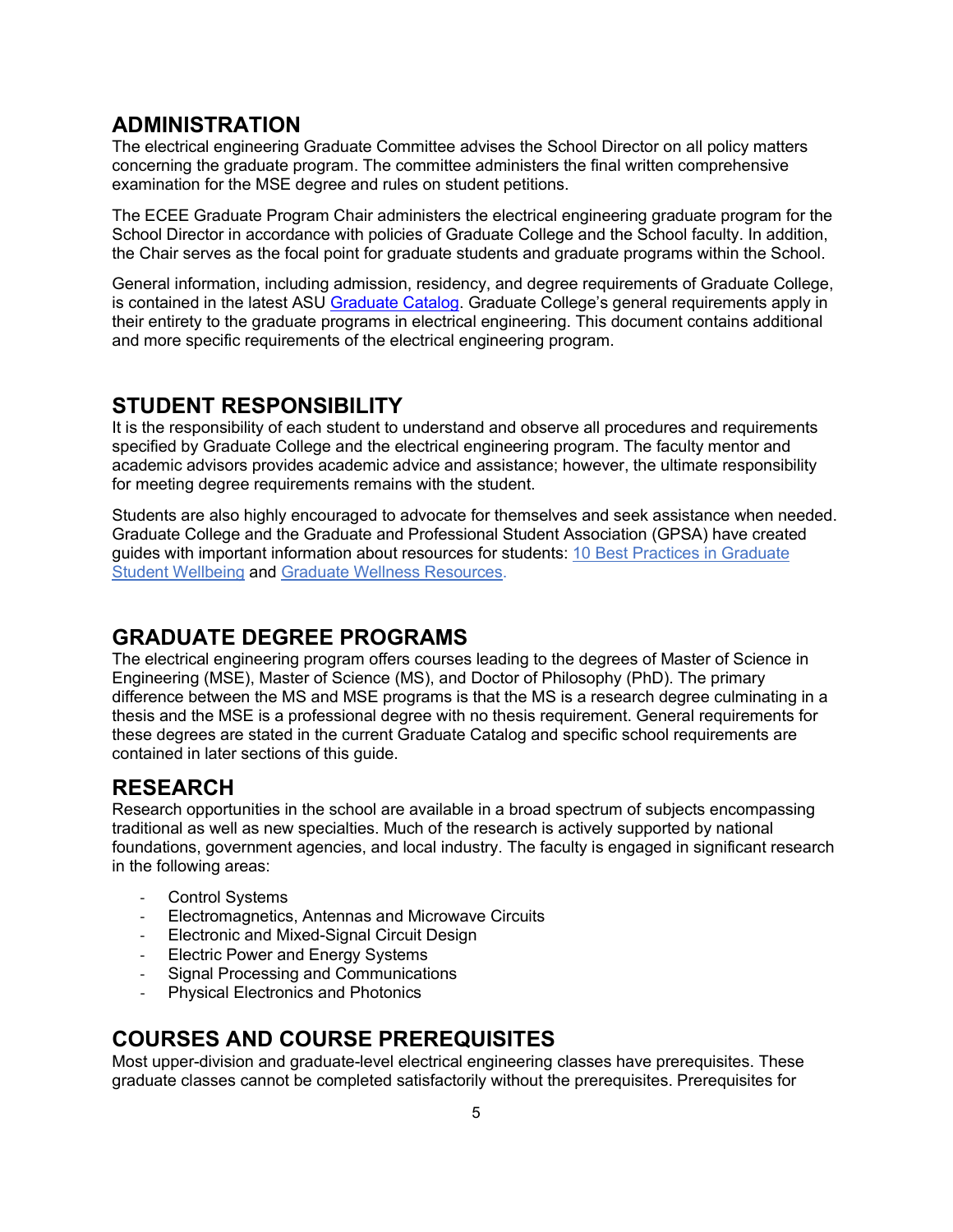electrical engineering classes do not appear in the ASU catalog. Recommended prerequisites can be found on the [Prerequisites and Course Topics](http://ecee.engineering.asu.edu/academics/doctoral-degrees/course-prerequisites-and-syllabus/) page or in the syllabus for that course.

Because most of the electrical engineering graduate students graduated with undergraduate degrees from institutions other than ASU, these students would not have had the prerequisite class at ASU. It is only necessary that they have had the equivalent material in a previous class.

#### **Classes that require permission to register**

There are several classes that require permission to register. Students should speak to their assigned academic advisor to obtain permission to register for the following courses-

- Research (EEE 592 and EEE 792)
- Thesis (EEE 599)
- Dissertation (EEE 799)
- Continuing Registration (EEE 595 and EEE 795)
- Internship for international students (EEE 684)
- Practicum (EEE 680)
- Reading and Conference (EEE 590 and 790)
	- $\circ$  The content of any proposed Reading and Conference course must be reviewed and approved by the Graduate Program Chair before registering for the course.

#### **Taking courses outside of electrical engineering**

Some graduate courses offered outside the School do not have enough technical content to count toward the electrical engineering degree. Courses outside of Electrical Engineering might count as 400 level with special approval from the Graduate Program Chair. Please consult with your assigned academic advisor for additional information.

# <span id="page-5-0"></span>MASTER'S DEGREES

### <span id="page-5-1"></span>**ADMISSIONS**

The decision to admit a student to a master's program in electrical engineering who has earned a bachelor's degree in Electrical Engineering is based upon several factors. Please refer to the information below for the minimum required GPA and test scores.

#### **Domestic applicants**

Applicants are required to have a least a 3.0/4.0 junior-senior GPA.

A student whose undergraduate degree is from a US ABET-accredited institution is not required to submit GRE scores. After submitting the application, the applicant should email the advising office to have that task item waived. If the applicant has not completed a degree from a US ABET-accredited institution, a minimum score of at least 156 on the quantitative portion of the GRE is required.

#### **International applicants**

Applicants are required to have a least a 3.5/4.0 junior-senior GPA.

A student whose undergraduate degree is not from a US ABET-accredited institution must score at least 156 on the quantitative portion of the GRE.

In addition, an applicant whose native language is not English must demonstrate proficiency in the English language by scoring at least 90 on the TOEFL (iBT) or 6.5 on the IELTS.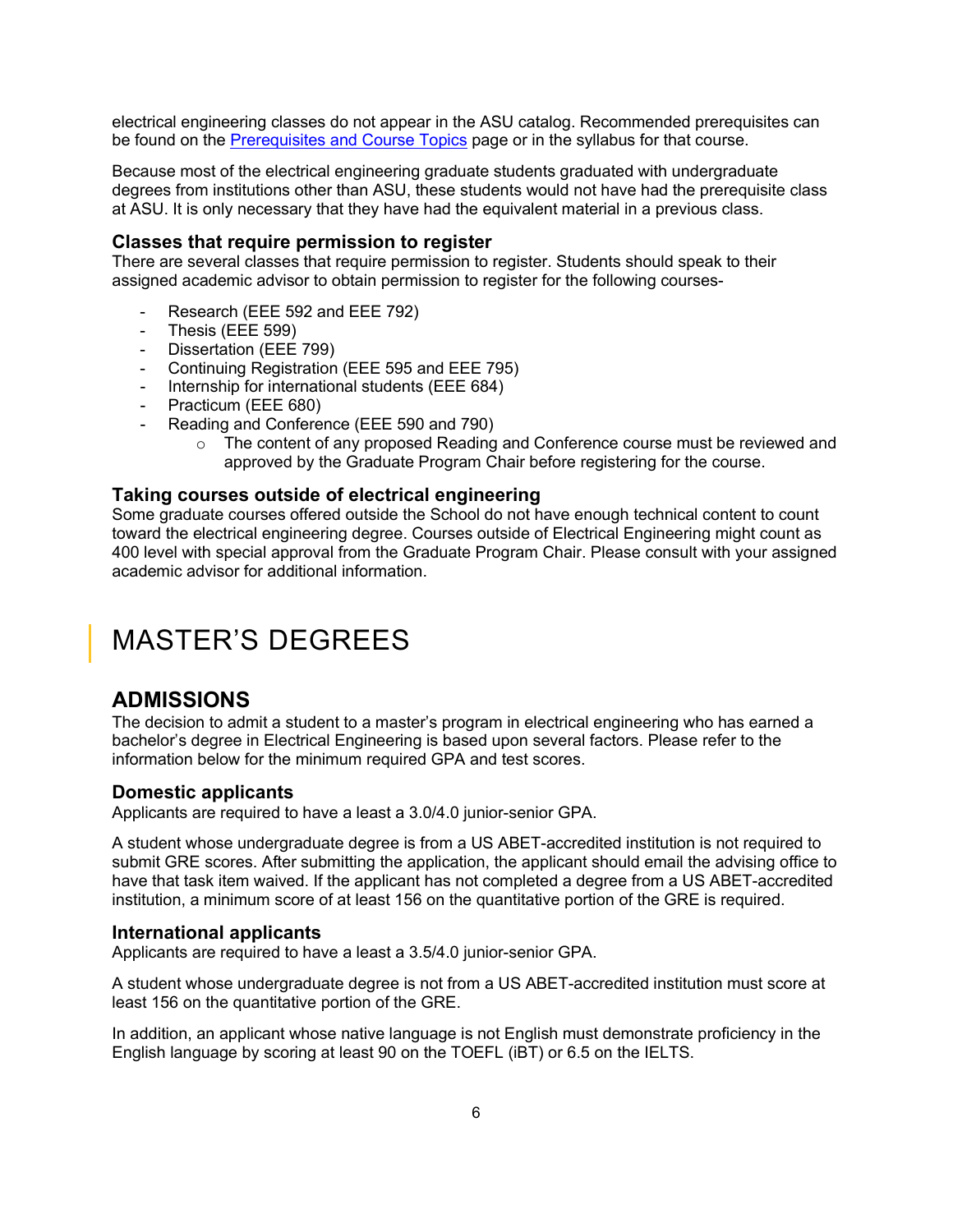#### **Deadlines**

For the fall semester, preference is given to complete ECEE graduate applications received by **December 31**. Admission results should be available by March 1. Applications received after this preferred deadline will be considered.

For the spring semester, preference is given to complete ECEE graduate applications received by **July 31**. Admission results should be available by October 1. Applications received after this preferred deadline will be considered.

#### **Non-degree applicants**

Non-degree students will not be allowed to register for electrical engineering courses without special permission. To enroll in graduate-level courses as a non-degree student, the applicant must meet the requirements for regular admission to the graduate program. Usually, only one graduate-level class will be allowed for a non-degree student through the online campus.

#### **Campus options**

These are the programs that are offered on the Tempe and online campuses-

TEMPE: EE MSE, EE MS, EE (AME) MS

ONLINE: EE MSE (excluding the Controls Systems area of specialization) and EE MSE/MBA

## <span id="page-6-0"></span>**EE MSE VS. EE MS**

All students interested in earning a master's degree in electrical engineering must apply to the EE MSE program, which is not research based. If a student is interested in pursuing a thesis in the future and is interested in the EE MS program, they must first start in the EE MSE program. After their first semester, they may be permitted to change from the EE MSE program to the EE MS program if their GPA is at least 3.0 and they have a faculty member who agrees to oversee their thesis research. Students registered for the MS who do not complete a thesis and wish to switch back to the MSE may be awarded failing grades for up to six hours of thesis and research at the discretion of the advisor.

# <span id="page-6-1"></span>**COURSE REQUIREMENTS FOR THE MSE AND MS PROGRAMS**

The School offers graduate-level courses in several subject areas, however, a student pursuing a master's degree is recommended to take six credits of course work outside the area of specialization as part of the plan of study. Courses from each area will be determined by the student and the student's faculty mentor. Suggested courses for inclusion in the MS and MSE programs in each area of specialization are specified on the ECEE School Web site.

# <span id="page-6-2"></span>**EE MSE DEGREE REQUIREMENTS**

The MSE is a professional degree **requiring a minimum of 10 courses** of at least 3 or 4 credits each (30 hours minimum) and a final comprehensive exam. There is no thesis. Requirements include:

- A minimum of five EEE courses
- *A maximum of four courses (combined) from the following groups: any two 400-level, EEE 591, EEE 590, and FSE 500-level*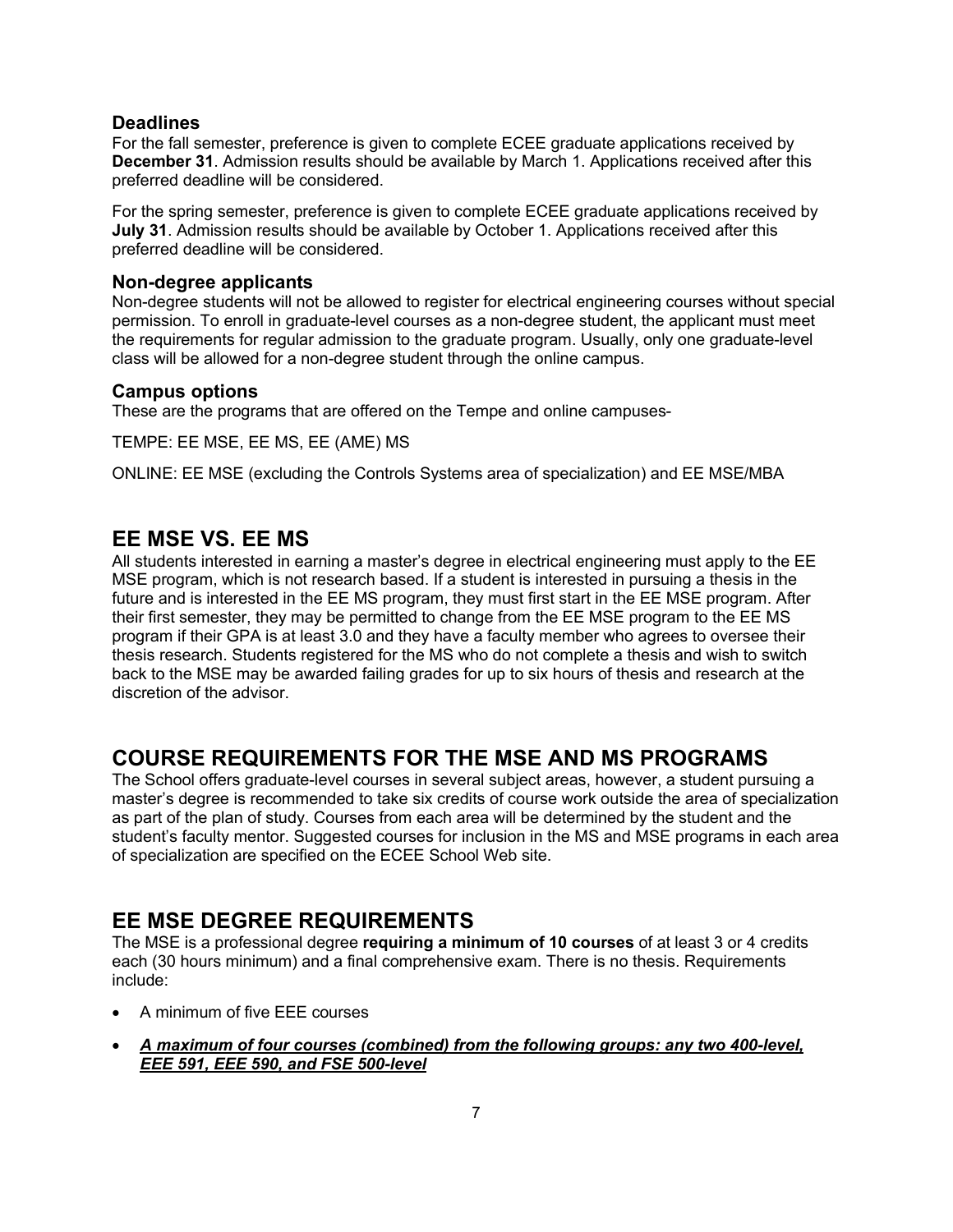- A minimum of three EEE 500-level courses (not including EEE 591, EEE 590, and FSE 500)
- It is highly recommended to take two courses outside of your area of specialization
- A maximum of one Reading and Conference (EEE 590) or FSE 500-level course

A final comprehensive exam in the area of specialization completes the MSE requirements. The exam is given each semester at the end of the sixth full week of classes.

### **Comprehensive Examination**

The MSE requires a comprehensive examination. It is administered typically in the sixth full week of the fall and spring semesters and consists of a written exam in the major area of study. It covers material through the master's degree level. The area committees make up the written exam. Only students with a GPA of 3.0 or better can take the exam. A grade of 60% or more is required to pass this exam.

The student must sign up for the exam by the end of the second week of classes. The MSE Comprehensive exam signup will be emailed to eligible students. A description of the exam can be found in the [Comprehensive Exam Guide.](http://ecee.engineering.asu.edu/comprehensive-exam-guide/)

Any student failing the comprehensive exam may petition to attempt it a second time the very next time (after the failure) it is offered. There is no guarantee that the petition will be accepted. A third opportunity to take the exam will not be permitted.

# <span id="page-7-0"></span>**EE MS DEGREE REQUIREMENTS**

The MS is a research degree requiring a minimum of 30 credits that is only offered in person on the Tempe campus. These credits must include a minimum of eight courses of at least 3 or 4 credits each (24 hours minimum) and six hours of EEE 599 (Thesis). Requirements include:

- A minimum of four EEE courses
- *A maximum of four courses (combined) from the following groups: any two 400-level, EEE 591, EEE 590, and FSE 500-level.*
- A minimum of three EEE 500-level courses (not including EEE 591, EEE 590, and FSE 500.)
- It is highly recommended to take two courses outside of your area of specialization
- A maximum of one Reading and Conference (EEE 590) or FSE 500-level course.
- Six credits of EEE 599 (Thesis)

A final oral exam in defense of the thesis completes the MS degree requirements.

### **Advisory Committee**

MS students select a faculty mentor who will serve as chair through direct contact with the faculty. The chair of the advisory committee must be a member of the electrical engineering program graduate faculty with endorse-to-chair approval. The MS thesis advisor will help the student select the other two members of the advisory committee. The advisory committee should be formed and approved by the Graduate Program Chair as early as possible, but certainly no later than the semester before graduation.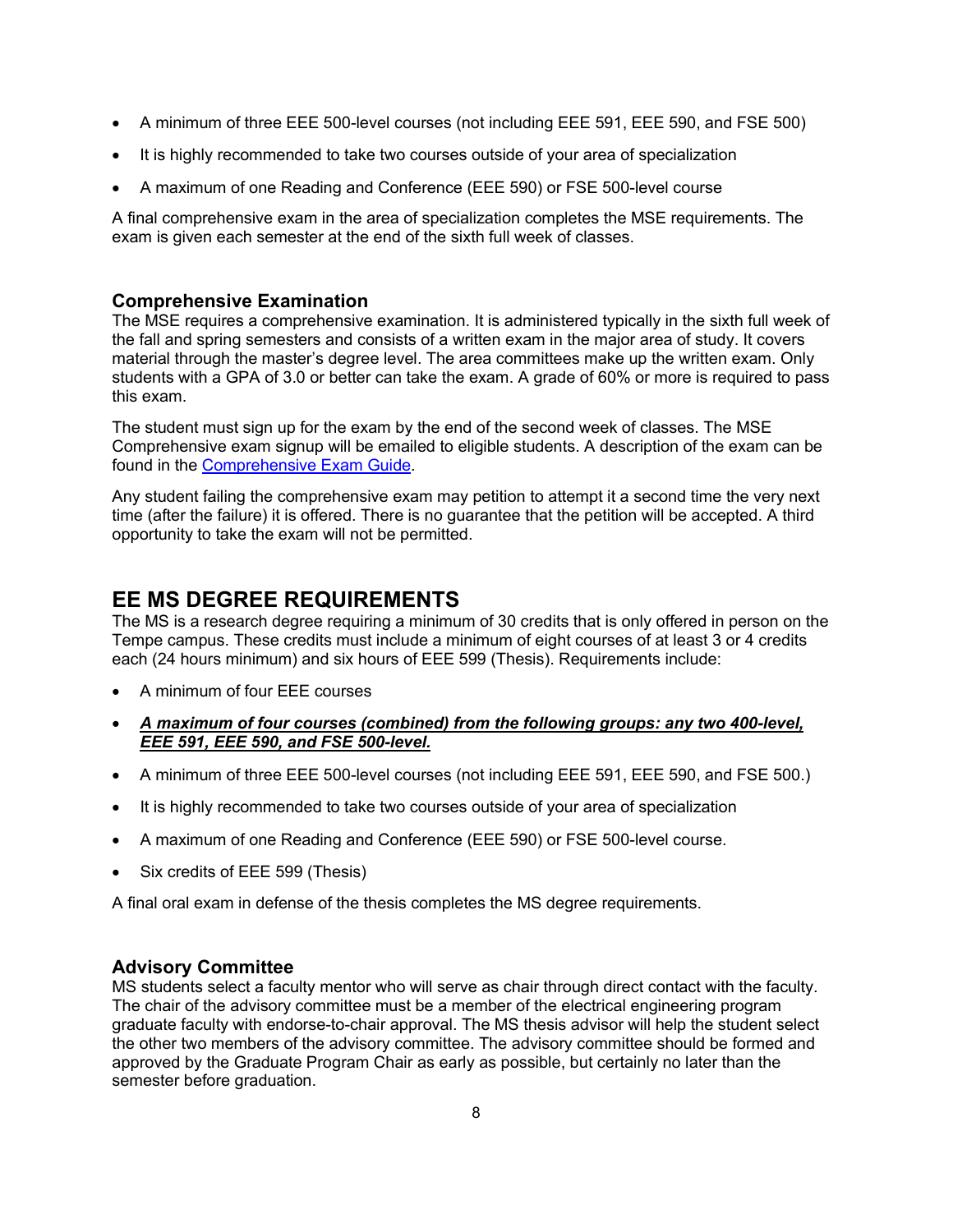#### **Research and Thesis**

Because the MS is a research degree, it requires a thesis. A student presenting a thesis must register for six credits of thesis (EEE 599). Opportunities for participation in research are abundant in electrical engineering, so a student in a program that requires a thesis is expected to select a thesis advisor and become an active participant in a research program in the first year of study. A thesis usually requires a continuing effort over two or three semesters.

Thesis credit (EEE 599) can be graded with options of C, D, E, or Z. A grade of Z indicates a course in progress and is at the discretion of the thesis advisor. Such a grade may later be changed to a Y grade or left on the permanent record.

An oral examination in defense of the thesis will be conducted by the students advisory committee. The oral defense must be scheduled through Graduate College 10 business days in advance. The thesis must be submitted to Graduate College for format review at least 10 calendar days before the oral defense. No exceptions to this rule will be made. In addition, the thesis must be delivered to all committee members at least 10 calendar days before the oral defense.

When the student completes the thesis, the academic advisor assigns a grade of Y to the thesis credits, which indicates successful completion of the thesis and passing the oral defense. If a student does not complete the thesis, the thesis mentor may assign a failing grade of E to the thesis credits.

### <span id="page-8-0"></span>**TAKING MORE THAN 11 CREDITS IN A SEMESTER**

Master's students are limited to 11 credits each fall and spring semester. Students with a 3.5 minimum GPA may request an exception to this policy by meeting with a graduate advisor after completing their first semester.

## <span id="page-8-1"></span>**DUAL MBA/MSE EE DEGREE**

The MBA/MSE EE degree program requires 57 credit hours of study including courses from the W.P. Carey School of Business and the Ira A. Fulton Schools of Engineering. Students receive two degrees, the Master of Business Administration (MBA) and Master of Science in Engineering in Electrical Engineering (MSE EE), upon completion of all requirements. The program is designed to be completed in three years, but could take longer based on degree progress, GPA, and successful completion of the EE MSE Comprehensive Exam.

The requirements are:

MBA Degree: 35 credit hours of business courses (11 courses)

MSE Degree: 22 credit hours of engineering courses (8 courses)

The MBA/MSE EE degree program is designed as:

- An online program- offering the working professional added flexibility on all courses
- A cohort program- students enter and take courses as a group for continued collaborative learning
- A consolidated program- completion of the entire program within three years

Further information is available on the [ECEE](http://ecee.engineering.asu.edu/academics/doctoral-degrees/electrical-engineering-m-b-a-m-s-e/) and [W.P. Carey](https://wpcarey.asu.edu/mba-programs/online/concurrent-degrees) websites.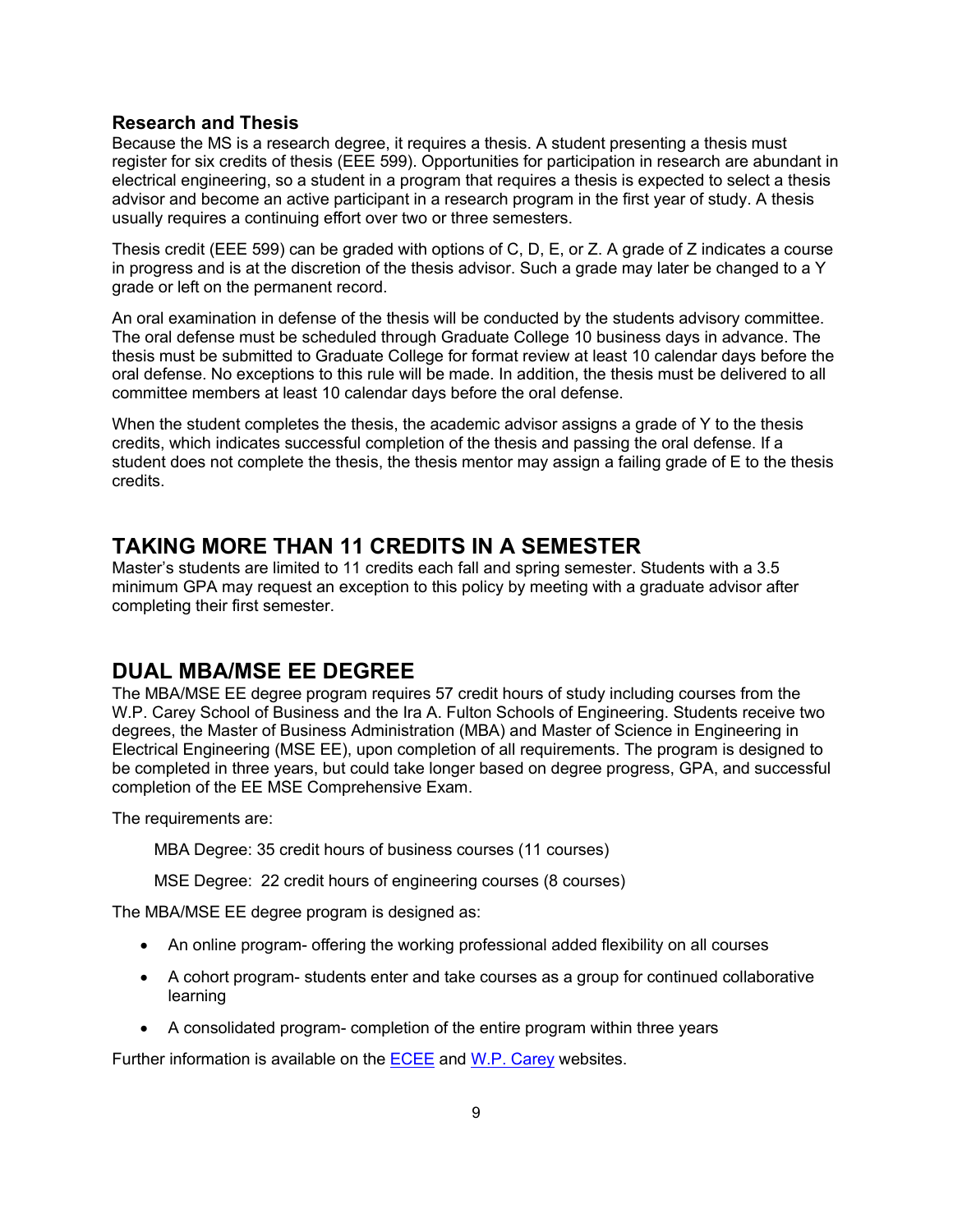The EE MSE portion of this program follows the EE MSE degree requirements. The only difference is that two of the classes on the student's iPOS will be business classes. Please refer to the EE MSE degree requirements for information on course requirements and the comprehensive exam.

# <span id="page-9-0"></span>**ACCELERATED BACHELOR/MASTER'S DEGREE PROGRAM (4+1 PROGRAM)**

ECEE offers an accelerated program for students currently enrolled in the bachelor's degree in electrical engineering. This allows students to graduate with both degrees in five years of full-time course work.

Students interested in this program must meet the following eligibility requirements:

- Have at least 75 credits applicable to an ASU EE BSE degree.
- Have a cumulative ASU GPA or major GPA (found in the DARS) of 3.25 or higher.
- Have a minimum of 90 credit hours of coursework applicable to the ASU EE BSE degree completed prior to enrollment in the accelerated program.

Students will be able to earn a BSE and MSE/MS degree by sharing up to three graduate-level classes taken as technical electives for each program. Those credits will apply toward both the undergraduate and graduate degrees and cannot exceed 12 credits. You can also reserve graduate coursework taken as an undergraduate student. Any combination of shared and reserved coursework cannot exceed 12 credits. While pursuing the MSE/MS, the student must be registered as a full-time student (9 or more hours) unless enrolled for the final semester.

Students must first apply to the MSE program and could change to the MS (thesis) program if they have a faculty member who is willing to oversee their thesis work. Students should plan to apply to the MSE program first, and then could change to MS in the future if they are interested in doing a thesis.

# <span id="page-9-1"></span>**ELECTRICAL ENGINEERING (ART, MEDIA AND ENGINEERING) MS**

The concentration in arts, media and engineering has been established as collaboration between the electrical engineering program at ASU and the Herberger Institute for Design and the Arts. The AME program represents an ambitious interdisciplinary research community at ASU that is focused on the parallel development of media hardware, software, content and theory. AME research addresses the discontinuity that exists between media content and media technologies through a paradigm shift in media and arts training. The objective is to produce a new kind of hybrid graduate student who draws creativity from the arts and methodology from engineering sciences. AME trains students to integrate principles of digital signal processing and multimedia computing with artistic ideas and objectives, with the goal of enabling new paradigms of human-machine experience that directly address societal needs and facilitate knowledge. More information can be found on th[e ECEE](https://ecee.engineering.asu.edu/arts-media-and-engineering-ms-phd/) website

The EE (AME) MS program requires that students complete eight courses and six thesis credits. The eight courses generally follow the EE MS degree requirements, with the exception that roughly 1/3<sup>rd</sup> of the coursework (2 or 3 courses) be from the AME department. Of the six thesis credits, four of the credits must be EEE 599 and 2 of the credits must be AME 599.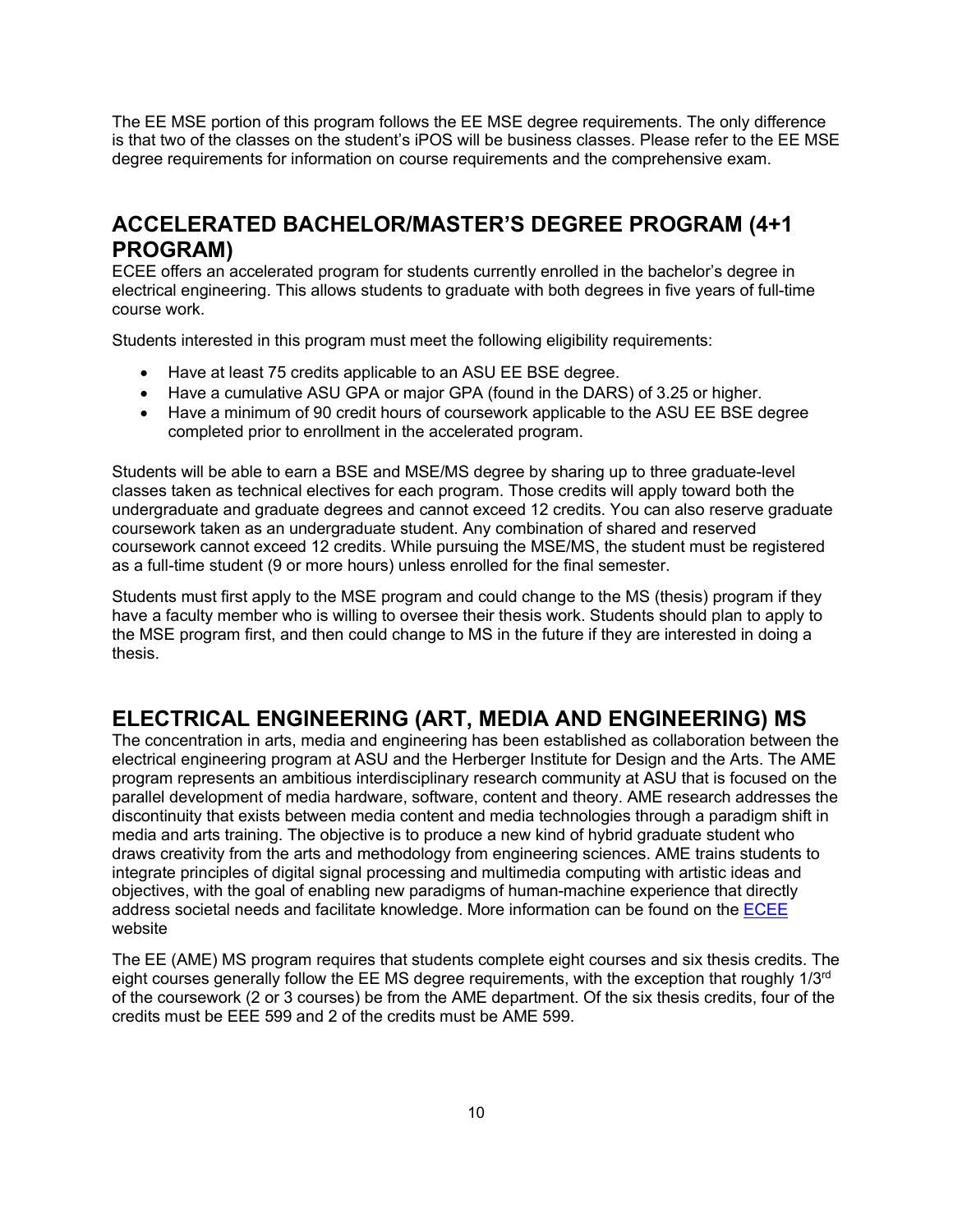# <span id="page-10-0"></span>THE PHD DEGREE

The doctoral programs in Electrical Engineering are organized by whether the student has a master's degree. Direct PhD means that a student is generally going directly from a bachelor's program into a doctoral program and does not have a master's degree. There is only one application to the PhD program and students are required to list their educational history on the application. The differences in the degree requirements are listed below.

## <span id="page-10-1"></span>**ADMISSIONS**

The decision to admit a student to a doctoral program in electrical engineering who has earned a bachelor's or master's degree in Electrical Engineering is based upon several factors. Please refer to the information below for the minimum required GPA and test scores.

#### **Domestic applicants**

In general, a student must have a least a 3.0 grade point average (out of 4.0) in all undergraduate course work and at least a 3.5 grade point average in all graduate course work for admission to the PhD program.

A student whose undergraduate degree is from a US ABET-accredited institution is not required to submit GRE scores. After submitting the application, the applicant should email the advising office to have that task item waived. A student whose undergraduate degree is not from a US ABETaccredited institution must have the equivalent of at least a 3.5 grade point average in the last two years of undergraduate study and score at least 156 on the quantitative portion of the GRE.

#### **International applicants**

Applicants from non-US institutions must have the equivalent of a 3.6 grade point average and must have earned a score of at least 156 on the quantitative section of the GRE. In addition, a student must usually hold a master's degree before being admitted to the PhD program.

An applicant whose native language is not English must demonstrate proficiency in the English language by scoring at least 90 on the TOEFL (iBT) or 6.5 on the IELTS.

#### **Deadlines**

.

For the fall semester, preference is given to complete ECEE graduate applications received by **December 31**. Admission results should be available by March 1. Applications received after this preferred deadline will be considered.

For the spring semester, preference is given to complete ECEE graduate applications received by **July 31**. Admission results should be available by October 1. Applications received after this preferred deadline will be considered.

#### **Campus options**

The EE and EE (AME) PhD programs are only offered in person at the Tempe campus.

### <span id="page-10-2"></span>**THE DIRECT PHD**

Students with a grade point average of 3.6 or better from a US ABET-accredited electrical engineering undergraduate program may apply directly to the PhD program. A previous master's degree is not required to enter the direct PhD program. Strong students from reputable international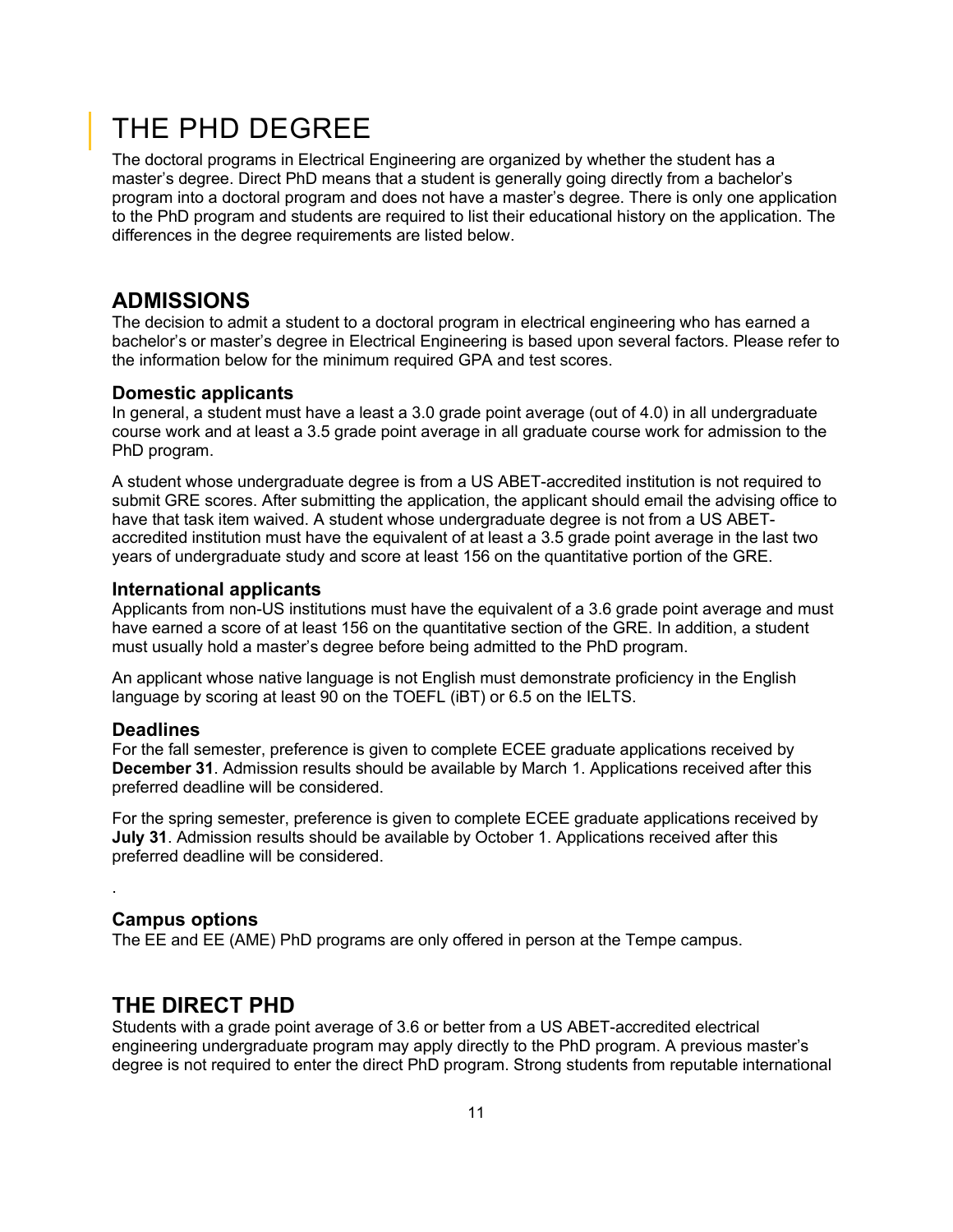programs may be considered for the direct PhD program if they have a PhD graduate advisory committee chair that will support them with a 0.25 RA at a minimum.

In addition, international students may be considered for the direct PhD after one semester of fulltime residence in the MS or MSE program at ASU and no later than the beginning of their third semester of graduate studies. Such students are eligible if they have earned a GPA of at least 3.5 in ASU courses that are listed in their MS/MSE plan of study. It is implied that the earned credit in this evaluation period will not all be independent study, research, thesis, or practicum credit but will include credit from regularly scheduled courses. No more than 12 credits will be accepted towards meeting the PhD requirements. Students will be considered only after a petition (with a recommendation letter and with all relevant supporting documents) is submitted to the graduate committee by a School faculty member.

### <span id="page-11-0"></span>**COURSE REQUIREMENTS**

In order to graduate, a grade point average of 3.5 or greater is required for all courses taken beyond the master's degree.

Students may elect to take more than 18 hours of PhD class work and may be required to do so by their advisors. It may be necessary to take more than 18 hours of class work to improve the GPA to 3.5 or above. Hours beyond the required 18 described above may be graduate level classes or omnibus classes. "Omnibus" refers to additional research credits or additional courses. Please speak with your chair for recommendations and with your assigned academic for additional information.

Please see below for the course and credit requirements for Direct PhD students and Regular PhD students.

#### **Direct PhD Course requirements**

Direct PhD students are required to complete 84 semester hours of academic credit beyond the bachelor's degree. The following table illustrates the PhD degree course requirements:

| <b>DESCRIPTION</b>          | <b>NUMBER OF</b><br><b>HOURS</b> | <b>COMMENTS</b>                                                                                                                  |
|-----------------------------|----------------------------------|----------------------------------------------------------------------------------------------------------------------------------|
| Master's in passing         | 30                               | 10 classes following the MSE degree requirements                                                                                 |
| 500 level or above          | 12                               | Four classes of 3 or 4 credits each. EEE 591 is not<br>allowed. No more than one EEE 790 (Reading and<br>Conference) is allowed. |
| Research or omnibus         | 18                               | 500 level (and above) classes. EEE 591 is allowed                                                                                |
| Research                    | 12                               | EEE 792 (Select your chair from the course listing)                                                                              |
| <b>Dissertation</b>         | $12 \overline{ }$                | EEE 799 (Select your chair from the course listing)                                                                              |
| <b>Total hours required</b> | 84                               |                                                                                                                                  |

#### **Master's in Passing for Direct PhD students**

Direct PhD students can apply for a master's in passing (MIP). The master's degree in passing will be the MS degree. The degree must be requested by the student through their academic advisor.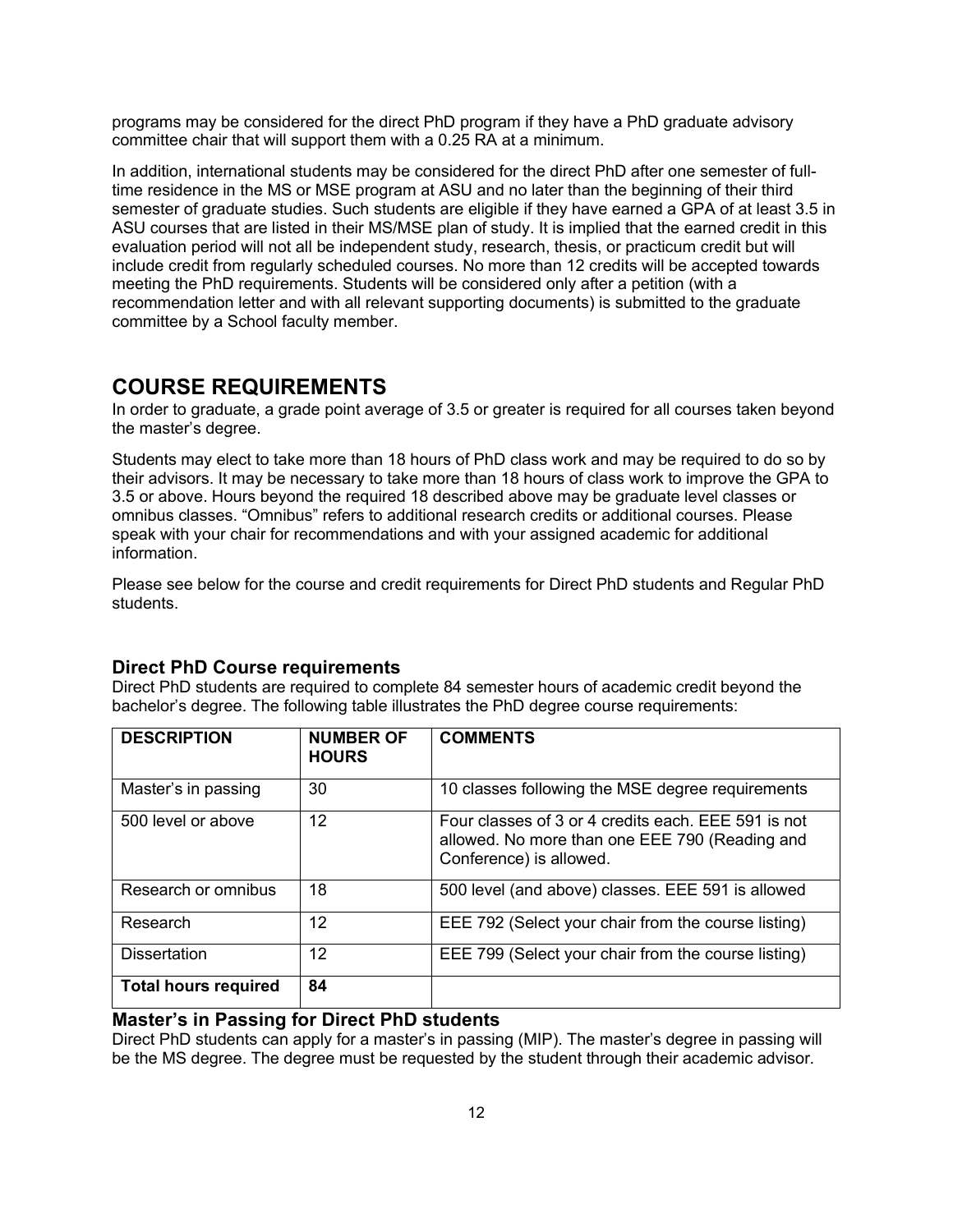The student must have completed 10 courses (following the EE MSE degree requirements) with at least a 3.0 GPA and the PhD Qualifying exam.

After completing 10 courses and the PhD Qualifying Exam (form and report are required to be submitted to the academic advisor), students should work with their academic advisor to have the proper form submitted to Graduate College. Once that is approved, the student will need to complete the MS iPOS that lists the 10 classes completed and apply for graduation.

Once the MIP is awarded, students are still active in the PhD program unless they withdraw from the program.

#### **Regular PhD Course Requirements**

PhD students are required to complete 84 semester hours of academic credit beyond the bachelor's degree. The following table illustrates the PhD degree course requirements:

| <b>DESCRIPTION</b>          | <b>NUMBER OF</b><br><b>HOURS</b> | <b>COMMENTS</b>                                                                                                                                              |
|-----------------------------|----------------------------------|--------------------------------------------------------------------------------------------------------------------------------------------------------------|
| Master's degree             | 30                               | From any approved institution                                                                                                                                |
| 500 level or above          | 18                               | At least six classes of 3 or 4 credits each. At least 9<br>credits of EEE classes. EEE 591 not allowed. No<br>more than one EEE 790 (Reading and Conference) |
| Research or omnibus         | $12 \overline{ }$                | 500 level (and above) classes. EEE 591 is allowed                                                                                                            |
| Research                    | $12 \overline{ }$                | EEE 792 (Select your chair from the course listing)                                                                                                          |
| <b>Dissertation</b>         | $12 \overline{ }$                | EEE 799 (Select your chair from the course listing)                                                                                                          |
| <b>Total hours required</b> | 84                               |                                                                                                                                                              |

# <span id="page-12-0"></span>**ELECTRICAL ENGINEERING (ART, MEDIA AND ENGINEERING) PHD**

The concentration in arts, media and engineering has been established as collaboration between the electrical engineering program at ASU and the Herberger Institute for Design and the Arts. The AME program represents an ambitious interdisciplinary research community at ASU that is focused on the parallel development of media hardware, software, content and theory. AME research addresses the discontinuity that exists between media content and media technologies through a paradigm shift in media and arts training. The objective is to produce a new kind of hybrid graduate student who draws creativity from the arts and methodology from engineering sciences. AME trains students to integrate principles of digital signal processing and multimedia computing with artistic ideas and objectives, with the goal of enabling new paradigms of human-machine experience that directly address societal needs and facilitate knowledge. More information can be found on th[e ECEE](https://ecee.engineering.asu.edu/arts-media-and-engineering-ms-phd/) website

The EE (AME) PhD program generally follows the EE PhD requirements with the exception that  $2/3<sup>rd</sup>$ of the coursework, research, and dissertation credits be EEE and the remaining  $1/3<sup>rd</sup>$  must be AME. For example, if a student must complete six courses, four of the courses must be EEE courses and the remaining two courses must be AME courses. The same pattern follows for research and dissertation credits.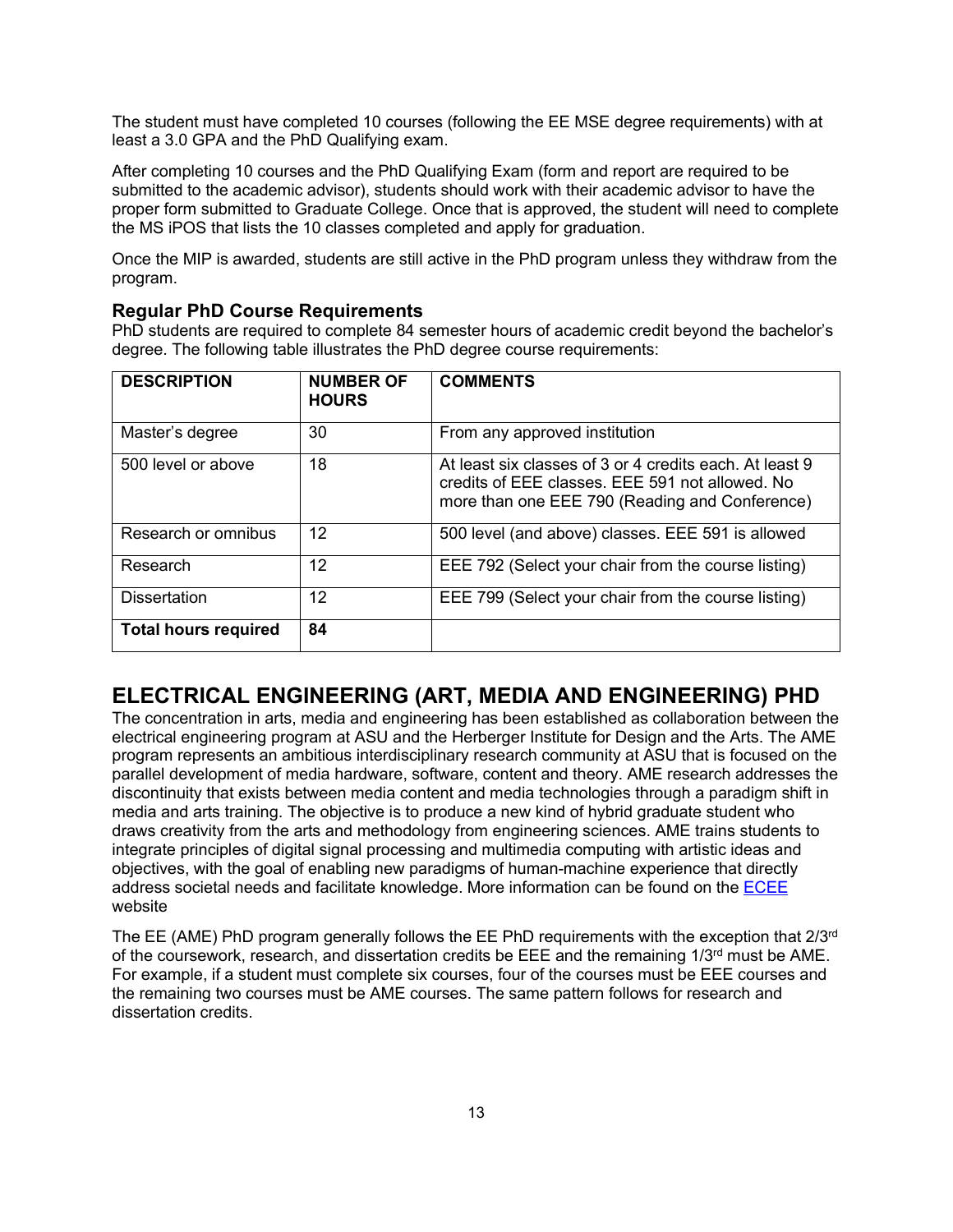# <span id="page-13-0"></span>**RESEARCH AND DISSERTATION CREDITS**

A student is expected to become an active participant in a research program during the first semester of study in the PhD program. Research leading to a dissertation is performed under the direction of the supervisory committee. The candidate must register for a total of at least 12 credits of research (EEE 792) and 12 credits of dissertation (EEE 799). Research (EEE 792) will be graded with options of C, D, E, Z, or Y. A grade of Y indicates satisfactory progress and is at the discretion of the dissertation advisor. Such grades may later be changed to a letter grade or left on the permanent record. The Y is the usual grade for research. The Z grade is typically used for dissertation credits until you complete your dissertation defense.

When the dissertation is satisfactorily completed, a grade of Y is given for successful completion of the dissertation and for passing the oral dissertation defense. If a student does not complete the dissertation, the dissertation advisor may assign a failing grade of E for EEE 799.

### <span id="page-13-1"></span>**SUPERVISORY COMMITTEE**

Sometime during the first semester in the PhD program the PhD student must form a graduate supervisory committee. The chair of the committee will be the faculty member who directs the student's research program. The chair of the committee must be a member of the electrical engineering program graduate faculty with endorse-to-chair approval. The [Graduate Faculty](https://graduate.asu.edu/graduate-faculty/degree/ESEEPHD) list is maintained by Graduate College.

The supervisory committee will be composed of at least four members (the chair and the other members). Only three members need attend the qualifying exam, but at least four must attend the PhD comprehensive exam and the final dissertation oral. At least half of the committee members must be tenure or tenure track faculty in ECEE.

## <span id="page-13-2"></span>**QUALIFYING EXAMINATION**

Every student who wishes to pursue the PhD in electrical engineering must pass a Qualifying Examination. The goals and purpose of the PhD Qualifying Exam are:

- Encourage students to participate in doctoral level research in their first year of the program
- Require dialog between the student and their faculty advisor (committee chair) on expectations, research, and requirements
- Prepare students to present and defend their research, as they will need to do in their PhD Comprehensive Exam and Dissertation Defense
- Assess students' ability to do doctoral level research
- Maintain consistent standards for ECEE students and all faculty members on a student's committee regarding research requirements

Because the PhD is primarily a research degree, the Qualifying Examination is designed to test the candidate's research skills and abilities. The exam consists of a written research paper and an oral presentation of the research. When determining a topic, the student and their committee chair should keep in mind that this milestone is to determine if a student is qualified to do doctoral level research and if they would be successful in future research endeavors. The exam is administered by the student's graduate supervisory committee. While a written research paper is required, the contents, structure, and length are determined in conference with the student's PhD Faculty advisor.

PhD students who have a master's degree should aim to complete the qualifying exam by the end of their second semester in the program. Direct PhD students should aim to complete the qualifying exam in the semester in which they are completing their 10<sup>th</sup> course. If a student does not wish to take the exam according to the above schedule, but wishes to continue in the program, must petition the Graduate Program Chair for permission to take the exam at a later date. Petitions must be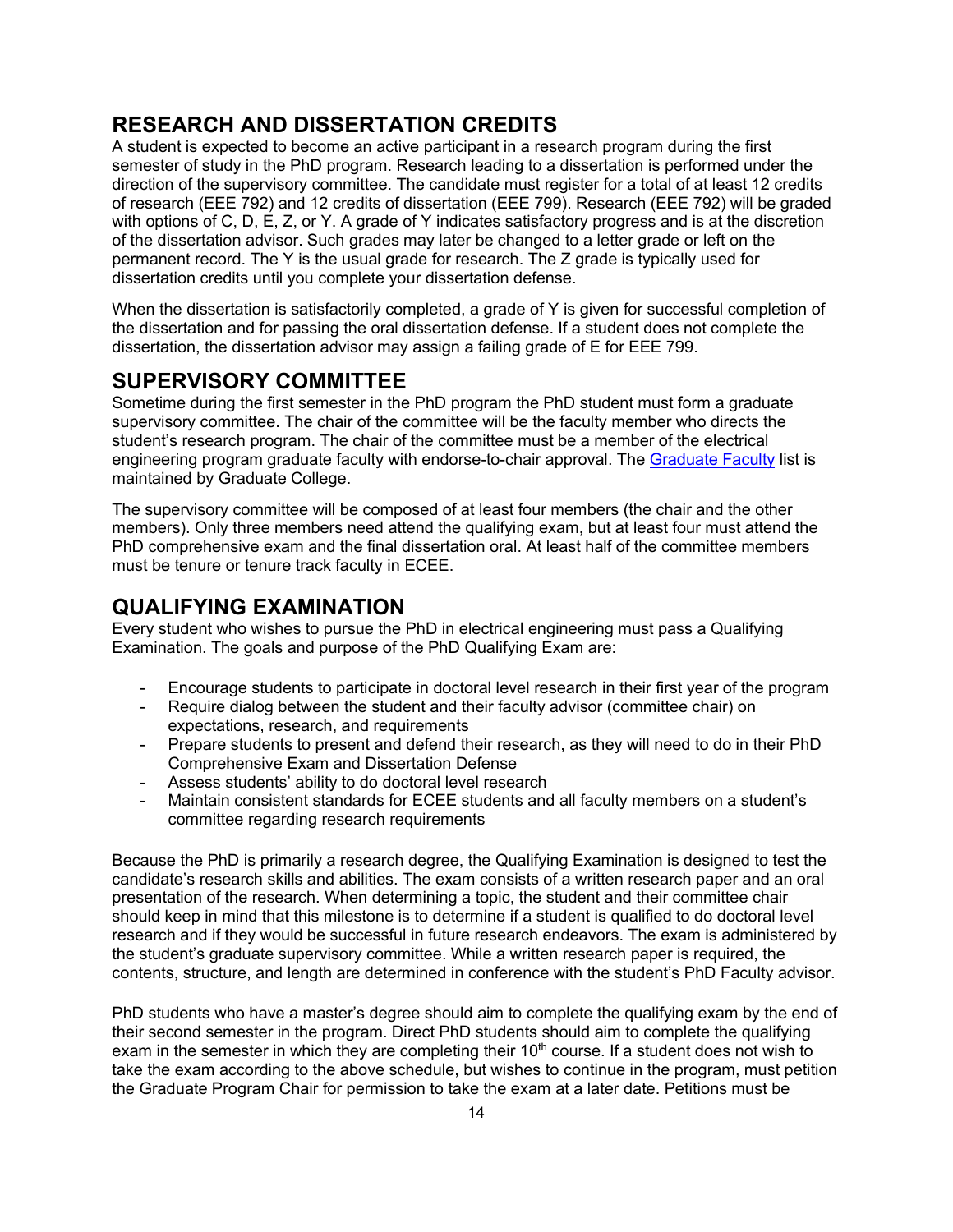received well in advance of the required exam date. There is no guarantee that the Graduate Program Chair will approve such requests.

If a student is completing their MS thesis at ASU and would like to use their MS thesis defense as their qualifying exam, they may submit the required form with the signatures and exam information at the time of their defense. If the graduate supervisory committee advisor is not changed, this exam will be supervised by the MS committee. These members may, or may not, be part of the doctoral graduate supervisory committee. If the doctoral advisor is not part of this committee, the advisor should be added to the committee. At the time of the defense, the committee needs to be aware that they need to evaluate the student's MS Thesis at the doctoral level. The supervisory committee has a duty to ask questions about the PhD plan and probe diligently to determine if the student is prepared to put in the time, the effort, and is the student qualified to be in the PhD program.

The exam is graded on a pass/fail basis. A passing grade indicates that the committee believes that the student is capable of doctoral research. A failing grade indicates that the committee believes that the student is incapable of conducting the level of research required for the PhD. As a result, students who fail the exam will be removed from the program. The student must submit their report to their committee at least 10 working days in advance. Once the exam is completed, the student must submit the form (which can be found on our website) and a copy of their report to their assigned academic advisor.

### <span id="page-14-0"></span>**COMPREHENSIVE EXAMINATION AND ADMISSION TO CANDIDACY**

A student must pass a comprehensive examination before being formally admitted to candidacy for the PhD. The examination is administered by the student's graduate supervisory committee after the student has essentially completed coursework. The student must have an approved formal plan of study before taking the exam. The exam is typically completed in the 6<sup>th</sup> semester of study at ASU. If the exam is not completed by the end of the  $6<sup>th</sup>$  semester, approval for registration must be obtained by your committee chair and the Graduate Program Chair.

The comprehensive examination will be given by the four members of the supervisory committee and will consist of written and oral parts. The written part will be composed of a background paper on the area of research, includes the current status of this area, a summary of work the student has already done, and a thesis proposal. The oral part will be an examination on the contents of the paper in general and thesis proposal.

Following completion of the exam, the completed "PhD Comprehensive Examination" form must be returned to the Graduate Program Chair. The student will be granted candidacy by Graduate College immediately after passing the comprehensive exam.

### <span id="page-14-1"></span>**DISSERTATION DEFENSE**

Upon completion of the dissertation, the student must successfully defend it by passing an oral examination. This defense may be conducted no earlier than one semester after the student's admission to candidacy. Ideally, the exam should be conducted no earlier than six months after the student's formal admission to candidacy.

Students are responsible for communicating with their committee chair when determining if they are ready to hold their dissertation defense. If the committee chair determines the student's work is sufficient, the student should send a copy of their dissertation to their committee members and work to find a date and time that works for the entire committee to attend the defense. Students are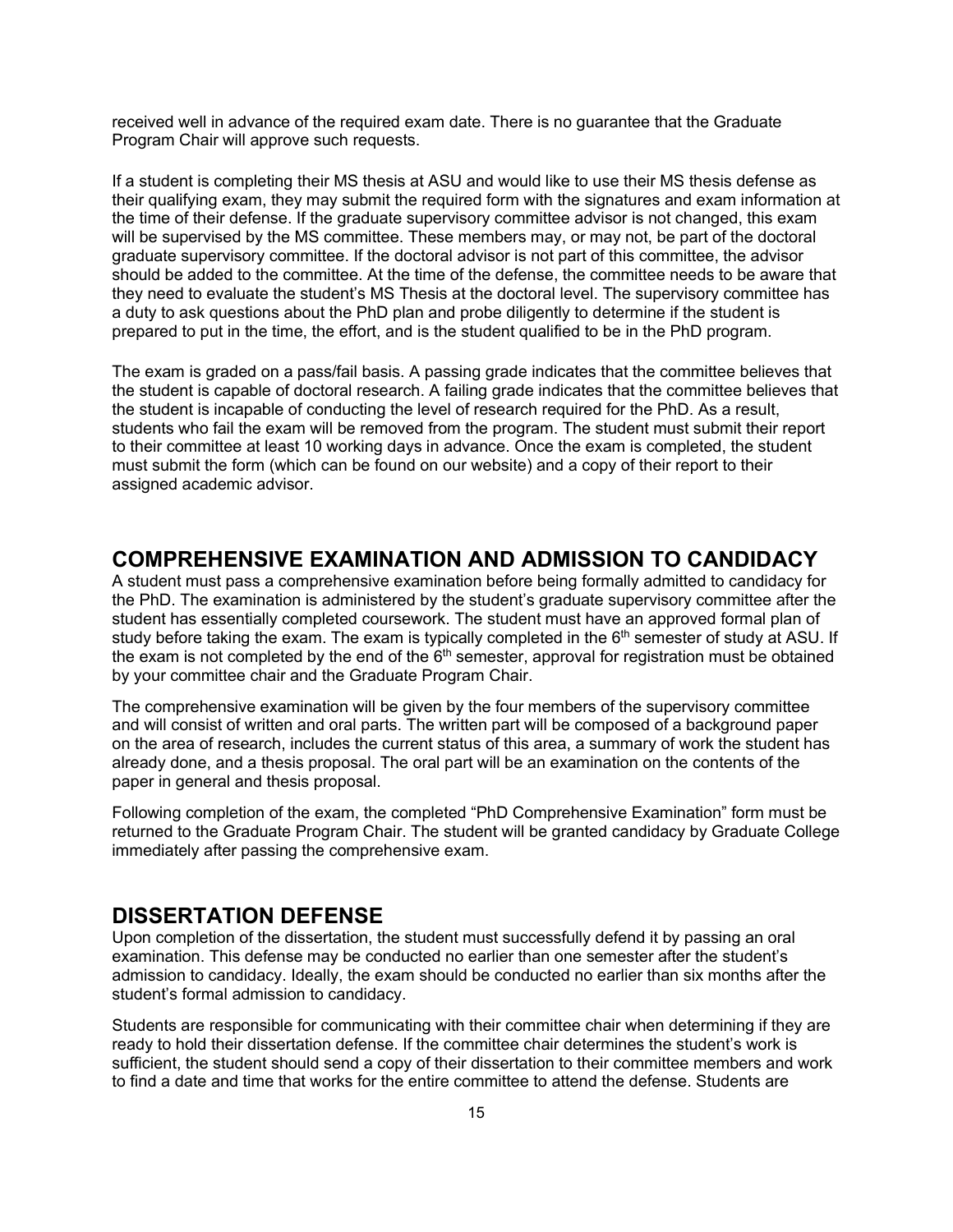responsible for knowing the deadlines set by Graduate College when scheduling their defenses. Information can be found on the [Graduate College](https://graduate.asu.edu/) website.

Students must formally schedule their defense through the iPOS at least 10 business days prior to their defense date. When doing so, they should upload their dissertation for format review. No exceptions to this rule will be made. In addition, the thesis must be delivered to all committee members at least 10 calendar days before the oral defense. At least 50% of the committee, including the chair or one co-chair, must attend the defense. Members attending remotely must be reported at the time of scheduling your oral defense.

A list of archival publications published by the student and related to the dissertation must be presented at the defense. The form for this is located at on the [ECEE Forms](http://ecee.engineering.asu.edu/forms-and-faqs/) website. The form must be signed by the PhD committee and submitted to the advising office to keep on file.

### <span id="page-15-0"></span>**PALAIS OUTSTANDING DOCTORAL STUDENT AWARD**

The Palais' Outstanding Doctoral Student award is presented to the top graduating PhD student each year. The award includes a plaque and a check for \$1000. Faculty can nominate their graduating students once a year. Nominees should have high GPAs, several publications, and a strong nomination letter. The Graduate Program Chair will email all faculty when the nomination period is open. The awardee is chosen by a faculty selection committee from the list of nominees. The award is presented at the Ira A. Fulton Schools of Engineering spring convocation. Past winners can be viewed on the [ECEE](https://ecee.engineering.asu.edu/palais-doctoral-student-award/) website.

# <span id="page-15-1"></span>GRADUATE CERTIFICATES

### <span id="page-15-2"></span>**NUCLEAR POWER GENERATION CERTIFICATE**

The Nuclear Power Generation (NPG) graduate certificate is a multidisciplinary professional certificate. This certificate can be completed online or at the Tempe campus. The graduate-level certificate program requires 15 hours of coursework with a minimum of two-thirds at the 500-level or higher. Students must complete three required courses (EEE 562, EEE 563, and EEE 564) and two electives. More information on courses can be found on the [ECEE](http://ecee.engineering.asu.edu/academics/doctoral-degrees/nuclear-power-generation-certificate/) website.

## <span id="page-15-3"></span>**SENSOR AND SIGNAL PROCESSING CERTIFICATE**

The Sensor and Signal Processing (SenSIP) graduate certificate is a multidisciplinary professional certificate. This certificate is offered at the Tempe campus. The graduate level certificate program requires 16 hours of coursework. Students must complete four core courses (EEE 509, EEE 554, EEE 517, and EEE 556) and two electives. More information on courses can be found on th[e ECEE](https://ecee.engineering.asu.edu/sensor-signal-information-processing-certificate/) website.

# <span id="page-15-4"></span>ACADEMIC STANDARDS AND POLICIES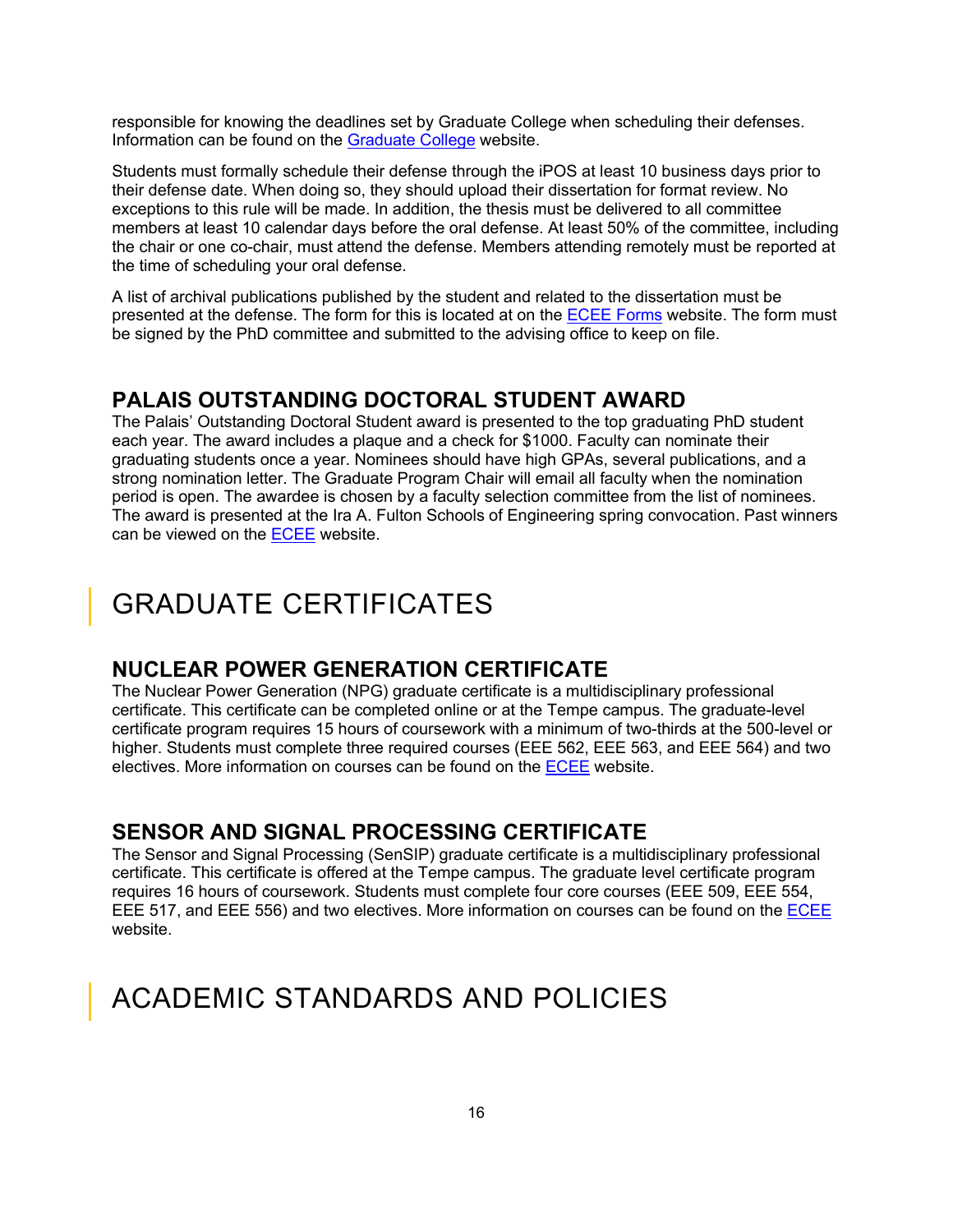# <span id="page-16-0"></span>**INTERACTIVE PLAN OF STUDY (IPOS)**

All students are required to submit their plan of study (POS) through the Interactive Plan of Study (iPOS) system by the end of their first semester of studying at ASU. Failure to do so might result in a hold being placed on the student's account that would prevent registration. The purpose of the iPOS is to assist the student, their staff advisor, and dissertation/thesis chair track the student's progress through their graduate program and ensure all degree requirements are met.

When a student submits their iPOS, they must list courses that will meet their program's degree requirements (as stated in this handbook) and the anticipated semester the courses/credits will be completed. The iPOS should be updated every semester after the student has registered for the next semester in order to ensure the courses that the student has registered for are approved and meet their degree requirements. Students should think of registration as a two-step process after their first semester- register for classes and then immediately update their iPOS. Doing this will ensure that the student does not miss any degree requirements. A list showing the planned course offerings for the next three-year time period is available on the [ECEE](http://ecee.engineering.asu.edu/three-year-course-plans/) website.

International students on an F1 student visa should list the appropriate Curricular Practical Training (CPT) credits on their initial iPOS. Please refer to the CPT section of this handbook for policies. If a student does not complete an internship in the semester that the credit is listed in on their iPOS, the credit can be removed from the iPOS.

Thesis and doctoral students are required to have their committee chair approve their iPOS. Either the Academic Advisor or the student can obtain approval, either through the iPOS system or via email.

## <span id="page-16-1"></span>**CONTINUOUS ENROLLMENT AND LEAVE OF ABSENCE (LOA)**

Graduate students must be continuously registered each Fall and Spring semester. A student who interrupts a program without obtaining a leave of absence before the semester started will be automatically removed by Graduate College. If removed, the student may reapply for admission. Students planning to discontinue enrollment for a semester or more must request approval for a leave of absence from Graduate College. To request a leave of absence (maintain continuous enrollment), you must be in good academic standing. Students requesting a LOA who are not in good academic standing will need to reapply for admission. An official approved leave of absence will count as continuous enrollment. All requests need to be submitted prior to the start of the semester.

# <span id="page-16-2"></span>**TIME LIMIT TO COMPLETE A GRADUATE DEGREE AND PRE-ADMISSION CREDIT POLICY**

All master's students must complete their degree requirements within six years of being admitted to their program. All doctoral students must complete their degree requirements within ten years of being admitted to their program.

Up to twelve semester hours of transfer credit may be applied to the plan of study. The transfer courses must have been completed within three years of the semester and year of admission to the electrical engineering degree program. These courses cannot have been used towards the completion of another degree program.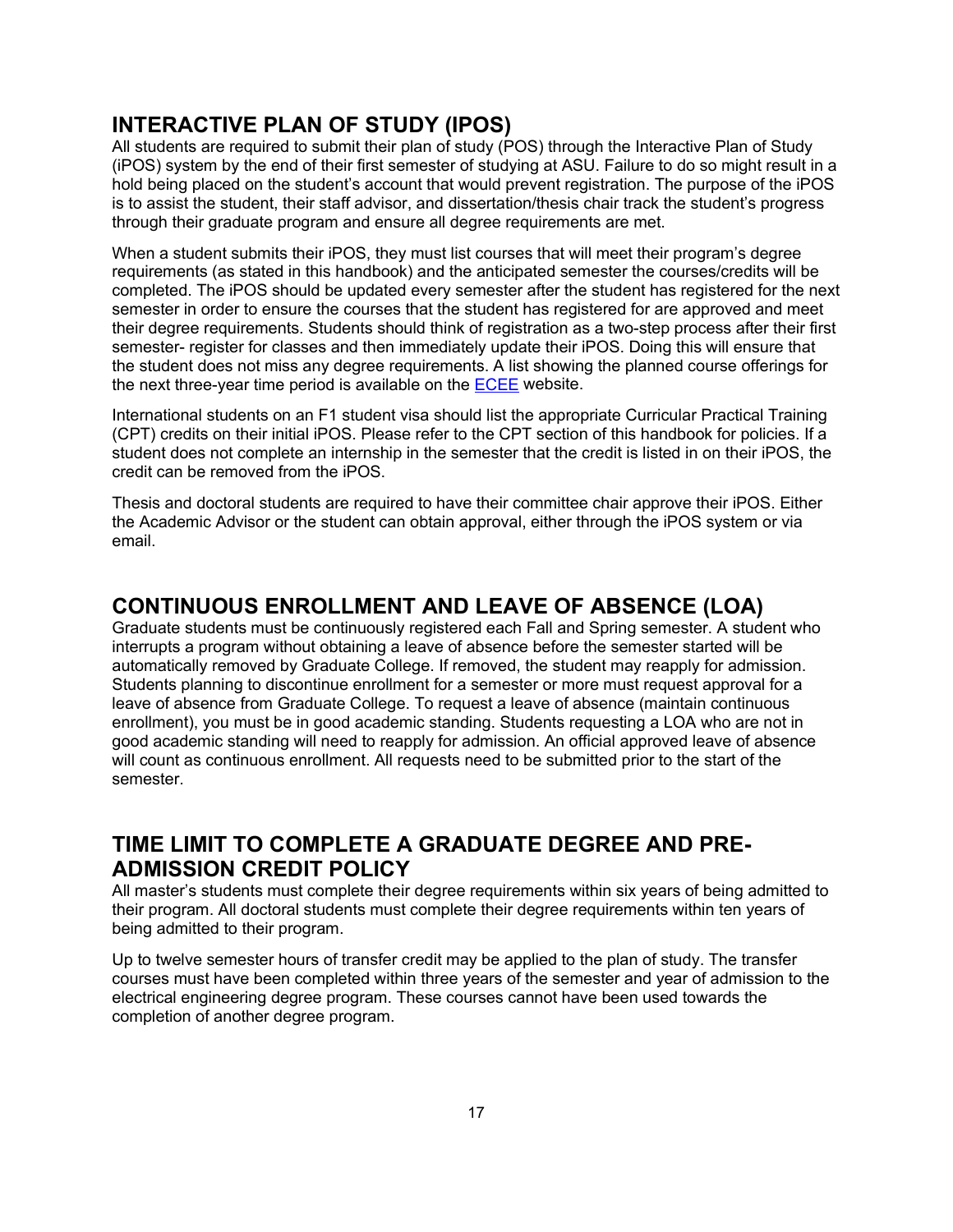# <span id="page-17-0"></span>**ACADEMIC INTEGRITY**

At Arizona State University academic honesty is expected of all students in all examinations, papers, academic transactions and records. The possible sanctions include, but are not limited to: appropriate grade penalties, loss of registration privileges, disqualification and dismissal. ASU strictly adheres to the academic integrity policy. This policy sets forth the ASU Student Academic Integrity Policy and appeal procedures. The policy can be found on th[e University Provost](https://provost.asu.edu/academic-integrity/policy) website. Additional information and resources can be found on the [Ira A. Fulton Schools of Engineering](https://engineering.asu.edu/integrity/) website.

# <span id="page-17-1"></span>**PROBATION, GPA REQUIREMENTS, AND SATISFACTORY ACADEMIC PROGRESS**

Academic excellence is expected of graduate students. To be eligible for a graduate degree, a student must achieve a grade point average of 3.0 or better in all work taken for graduate credit, exclusive of deficiencies, and in all work specifically included on the plan of study. The required grade point average for master's students is 3.0; however, doctoral students must maintain a grade point average of 3.5.

Three different grade point averages that are considered by Graduate College are

- 1. Cumulative GPA: GPA from all classes taken once admitted into a graduate program
- 2. Graduate GPA: GPA form all graduate level classes taken at ASU, regardless of when they were taken
- 3. iPOS GPA: GPA from all courses and credits listed on the student's iPOS

A student who is not progressing satisfactorily toward a degree may be withdrawn from the program by Graduate College upon recommendation by the program. The policy of the Ira A. Fulton Schools of Engineering for academic probation and dismissal of graduate students follows below.

A PhD student may be recommended for dismissal from the graduate program who fails to make satisfactory progress toward the degree. Satisfactory progress means completing the PhD requirements in a timely manner. These requirements include the Qualifying Exam, Comprehensive Exam, course requirements, selection of a chair and supervisory committee, filing of a plan of study, and completing research as assigned by the supervisory committee chair. Additional requirements may be imposed by the supervisory committee.

For grading policies, please refer to the University Registrar Services [Grading Policy](https://students.asu.edu/grades) website. The grade of "I" (Incomplete) can only be given by an instructor when a student is unable to complete a course because of illness or other conditions beyond the student's control. The Request for Grade of [Incomplete](http://students.asu.edu/forms/incomplete-grade-request) form must be submitted to the ECEE graduate advising office and approved by the Graduate Program Chair before the incomplete grade is posted by the instructor.

# <span id="page-17-2"></span>**IRA A. FULTON SCHOOLS OF ENGINEERING (ENGINEERING) ACADEMIC STANDARDS**

**[Policy for Maintaining Satisfactory Academic Progress](https://catalog.asu.edu/policies/engineering)**

A student who has been admitted to a graduate degree program in the Ira A. Fulton Schools of Engineering, with either regular or provisional admission status, must maintain a GPA of 3.00 or greater in all the following:

- 1. all work taken for graduate credit (courses numbered 500 or higher)
- 2. coursework in the student's approved plan of study
- 3. all postbaccalaureate course work taken at ASU (overall GPA)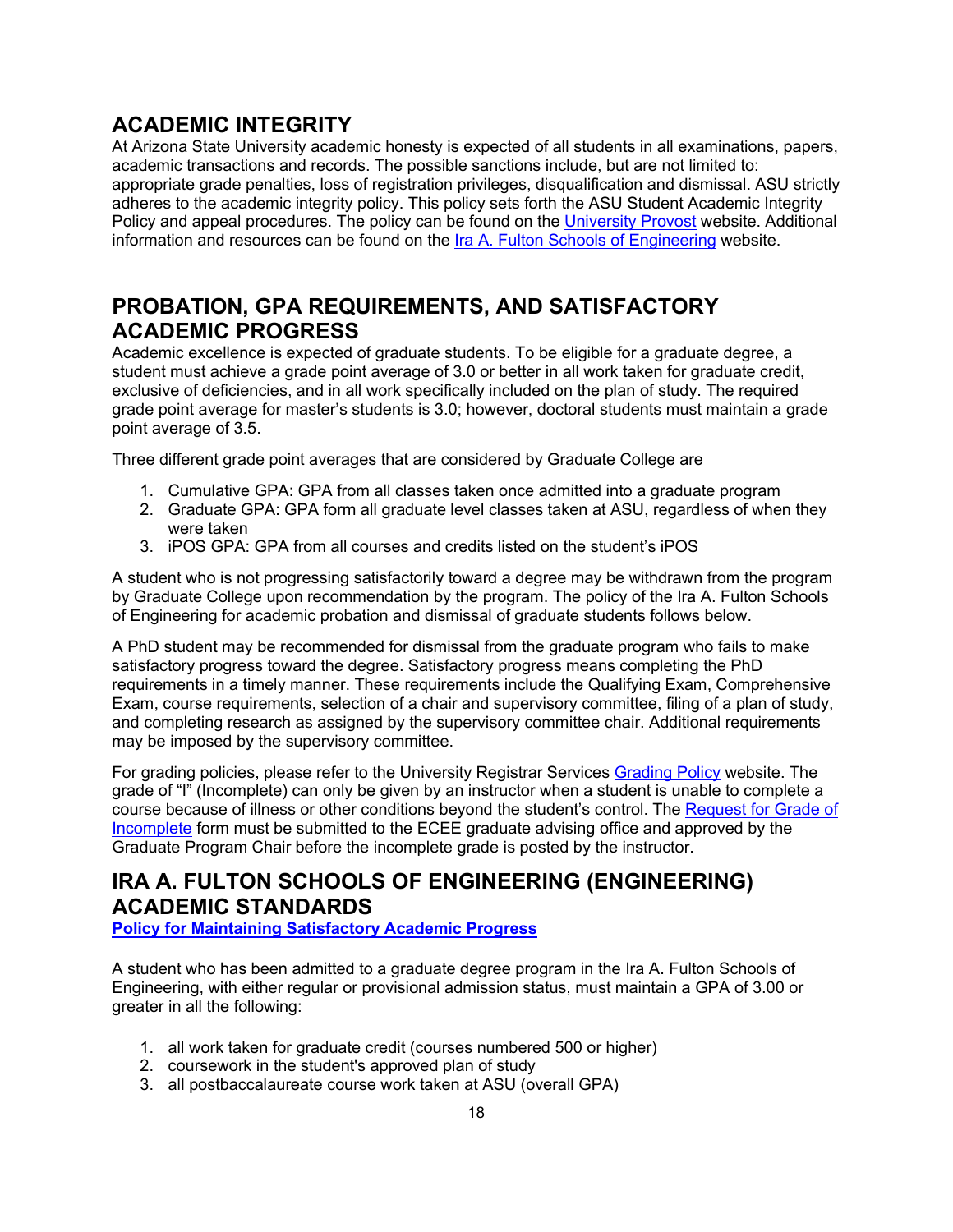A student will be placed on academic probation if one or more of the student's GPAs listed above is less than 3.00. Students will be notified by mail when placed on academic probation.

A student will earn academic good standing by obtaining a 3.00 or greater in the GPAs listed above by the time the next nine hours are completed. Coursework such as research and dissertation and any course that is graded with a "Z" (in progress) or "Y" (satisfactory) cannot be included in these nine hours.

A student may be recommended for dismissal from a graduate program if the student fails to increase all the GPAs listed above to 3.00 or greater by the time he or she completes at least nine credit hours as defined in the previous paragraph.

A student may appeal actions concerning dismissal by petitioning the program in which they are enrolled.

Academic units in the Ira A. Fulton Schools of Engineering can expand this policy statement to include additional policy governing the satisfactory academic progress of the students in their graduate programs.

# <span id="page-18-0"></span>CPT (INTERNSHIP) POLICIES

**Catalog description:** Structured practical experience following a contract or plan, supervised by faculty and practitioners.

Internship (EEE 684) may be required for inclusion on the official plan of study for some electrical engineering students. This is determined in consultation with the Graduate Program Chair. Internship may be necessary if the student needs practical engineering experience to complete qualifications for an advanced degree, needs industrial experience to gain the ability to perform required degree thesis research, or needs the use of unique industrial facilities not available on campus to complete a thesis research study. Students must complete two semesters on an F1 visa at an approved institution in the US before becoming eligible for CPT. Internship credits should be listed on the original iPOS. If they are not, they can be added to the iPOS when the student applies for their first internship. MS thesis and PhD students must provide an updated, approved by faculty chair, iPOS to the department before they can submit their CPT paperwork for approval. The internship must relate to the student's research or studies.

Internships may be part time or full time. A part-time Internship requires 20 hours of employment per week. A full-time Internship requires 40 hours employment per week. An international student having 12 months or more of full-time CPT will become ineligible for Optional Practical Training (OPT).

Internship is only available to full-time, on campus students. Students can use CPT credit in their last semester if they have at least one course to complete that semester (MSE) or if they need the experience from the internship to complete their research (MS Thesis or PHD). Internship is not permitted for MSE degree students after all classes for the plan of study have been completed. Per ISSC, the student is then eligible for Pre-OPT.

Internship registration is for one credit hour per semester. CPT for the master's degree is limited to no more than two semesters or one semester and a single summer session. Internship for the PhD degree is limited to no more than four credits. Internships do not need to be consecutive.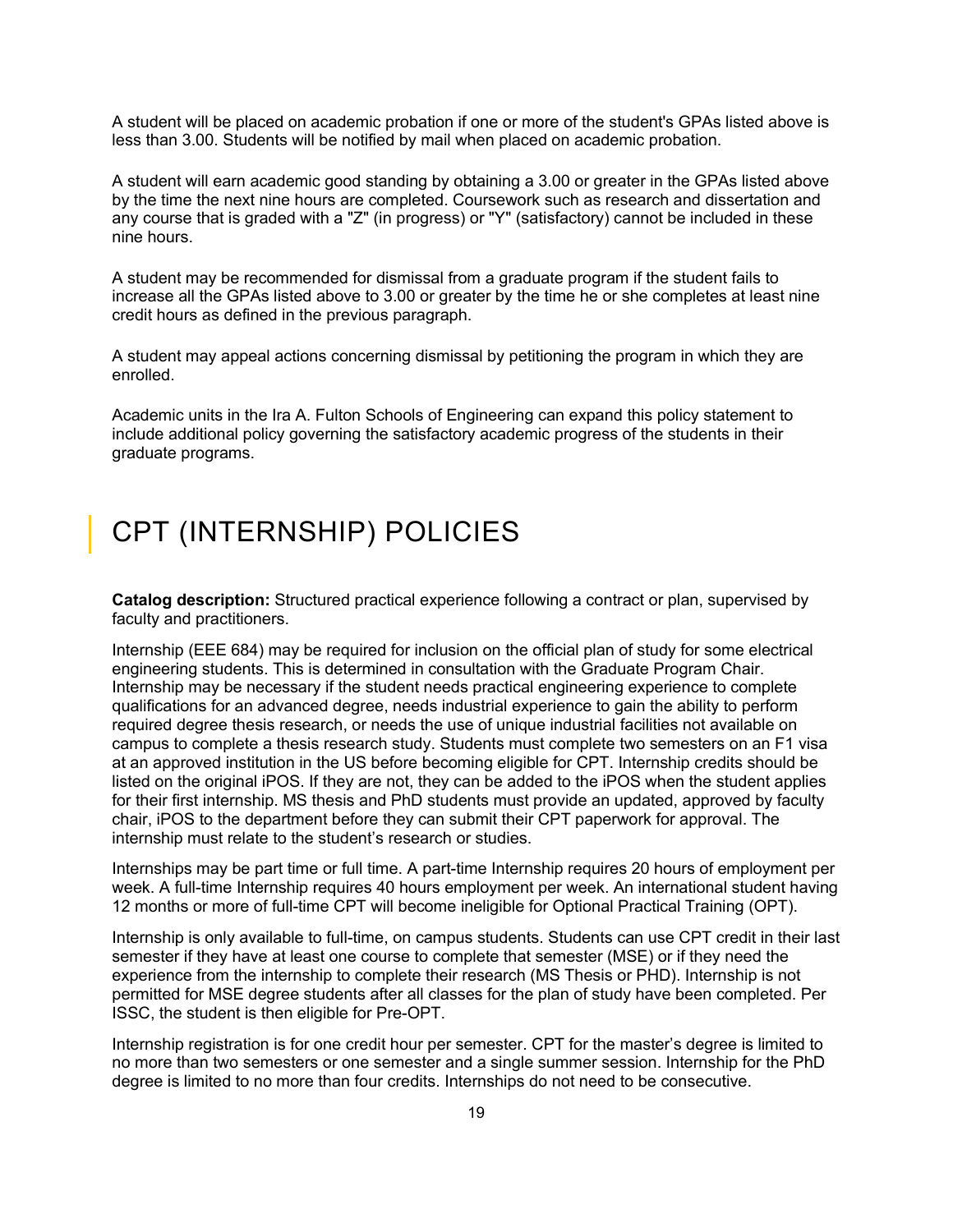All application materials for Internship must be completed by the last day of regular registration for any semester as stated in the [Academic Calendar.](https://students.asu.edu/academic-calendar) Internships cannot start before the first official day of the semester or session that the student is requesting. Students must receive all approvals from their academic advisor, thesis/dissertation committee chair (if applicable), and from the Graduate Program Chair. An approved plan is required before commencing the internship. The request will include a statement from the employer that indicates they understand that the Internship work is to satisfy a degree requirement. Required forms are available on the [ECEE CPT](https://ecee.engineering.asu.edu/cpt/) website. Please note that all signatures must be original and not typed into the form.

During any regular semester (Fall or Spring), a student on CPT must be registered full time unless completing their final semester. Interns not taking regular classes during this time can enroll for Practicum (EEE 680). The work required for the Practicum is just that involved with the Internship itself. The required employer evaluation report verifies the work was completed in a satisfactory manner. Internship (EEE 684) credit also counts towards the full-time requirement. For a summer internship the student needs to register for only one credit hour of Internship.

Internship is intended as a unique new learning experience, apart from a regular engineering position. Therefore, it is not available to full or part-time workers regularly employed by the company where the internship is proposed.

After the internship ends, the industrial supervisor must submit a report verifying satisfactory performance by the student. The last step in completing the internship is submission of the evaluation report to the Electrical Engineering Graduate Program Chair, who notifies the registrar of course completion.

**Physical Presence Requirement:** Per F1 visa regulations, students must have a physical presence on campus. Students who are completing an internship out of state may meet this requirement with in-person or hybrid courses. Students could also register for reading and conference (EEE 590 or EEE 790) if their plan of study permits it. Please refer to your program's degree requirements.

# <span id="page-19-0"></span>FINANCIAL

### <span id="page-19-1"></span>**TEACHING AND RESEARCH ASSISTANTSHIPS**

Graduate students admitted with regular status may apply for teaching or research assistantships. International students seeking teaching assistantships must demonstrate proficiency in spoken English by scoring at least 24 on the speaking portion of the TOEFL, 7.5 on the speaking portion of the IELTS, or 50 on the SPEAK Test administered by Global Launch at ASU.

Because there are many more applicants than positions available, the competition is keen. Applicants who are fully qualified are judged primarily upon grade point average, recommendations by faculty members, and English-speaking scores. Preference is usually given to PhD students, particularly those who have passed the Qualifying Examination. Graduate assistants may receive a salary, an out-of-state tuition waiver, and a portion of in-state registration fees.

Research assistantships are awarded by the individual faculty members. Those students desiring research assistantships should review the faculty areas of interest and contact the appropriate professors. Students obtain research assistantships by directly contacting a faculty member who is conducting sponsored research in their area of interest. It is unprofessional to unselectively (or randomly) send messages to all faculty seeking financial assistance.